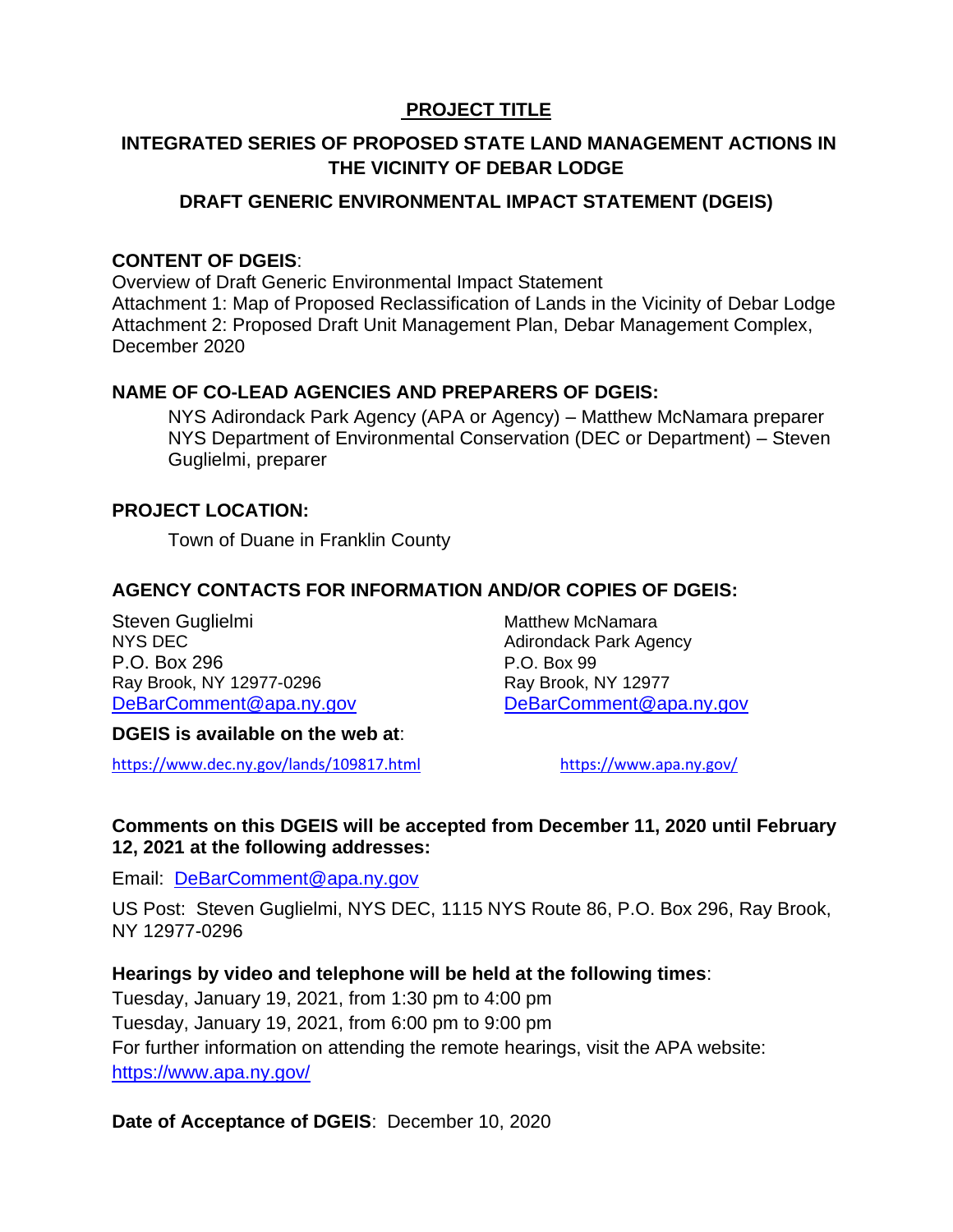## **Table of Contents**

| I.   |    |                                                                     |
|------|----|---------------------------------------------------------------------|
| Α.   |    |                                                                     |
| В.   |    |                                                                     |
| С.   |    |                                                                     |
| II.  |    |                                                                     |
| III. |    |                                                                     |
|      | 1. |                                                                     |
|      | 2. |                                                                     |
|      | 3. |                                                                     |
|      | 4. |                                                                     |
|      | 5. | Open Space Resources - Public Access and Recreational Opportunities |
|      | 6. |                                                                     |
|      | 7. |                                                                     |
|      |    |                                                                     |
| Α.   |    |                                                                     |
| В.   |    |                                                                     |
| V.   |    |                                                                     |
| VI.  |    |                                                                     |
|      |    |                                                                     |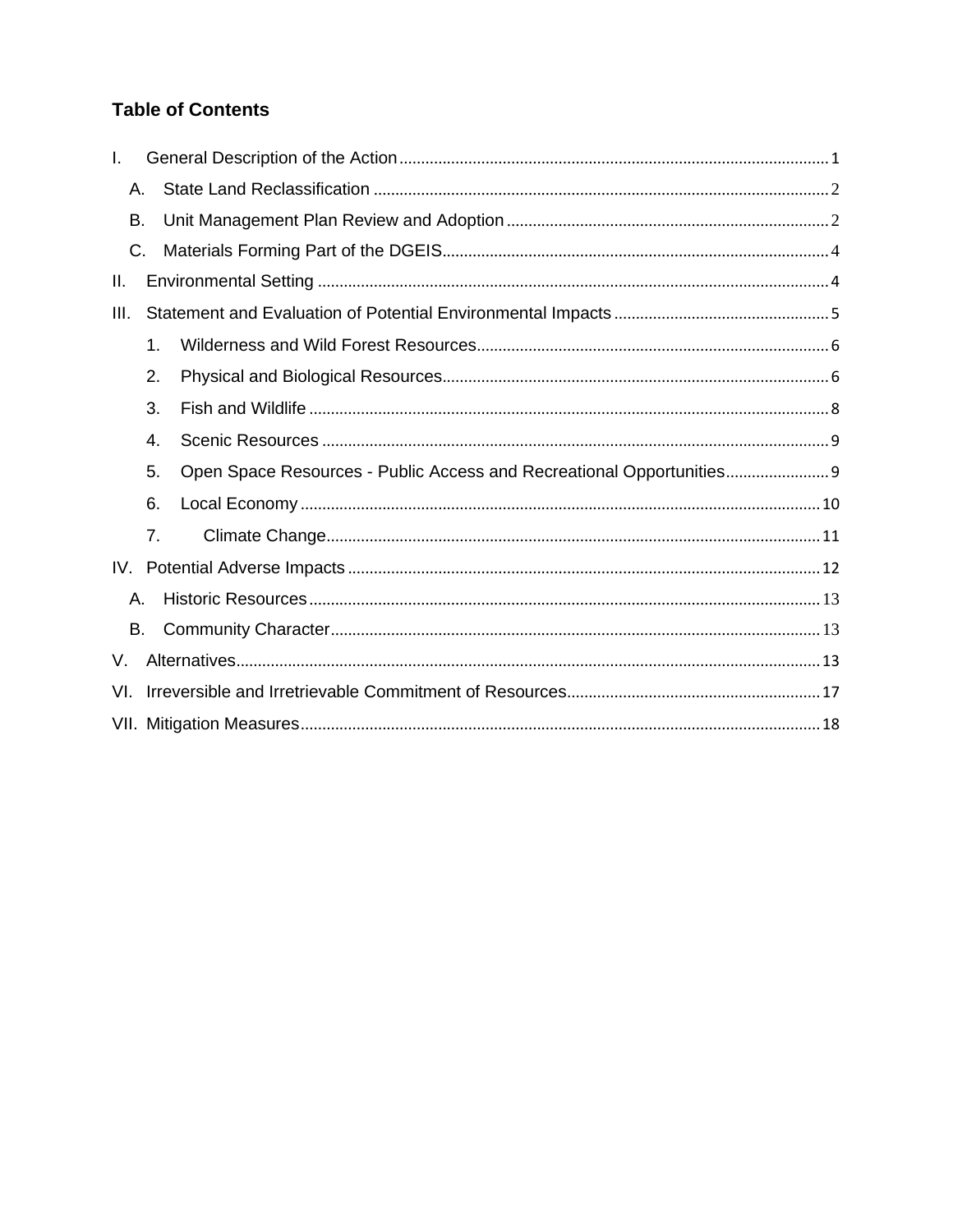## <span id="page-2-0"></span>**I. General Description of the Action**

The New York State Adirondack Park Agency (APA) and the Department of Environmental Conservation (DEC) propose a comprehensive, integrated series of related actions for the geographic area known as the Debar Mountain Complex (DMC) located in the Northwest corner of the Adirondack Park.

The DEC proposes individual unit management plans (UMPs) for the Debar Mountain Wild Forest, Madawaska Flow Quebec Brook Primitive Area, Deer River Primitive Area, and a newly proposed Debar Lodge Intensive Use Area. DEC also proposes rivers area management plans within the management complex according to the Wild, Scenic and Recreational Rivers Act (WSRRA) including the Deer River, East branch of the Saint Regis River, and St. Regis River.

The APA proposes an amendment to the Adirondack Park State Land Master Plan (SLMP or Master Plan) based on DEC recommendations developed in the Debar Lodge Day Use Area (DLDUA) UMP, which includes the reclassification of lands for the creation of the new Debar Lodge Intensive Use Day Use Area in the vicinity of the Debar Lodge. Though it is understood that actions identified in any unit management plan must conform to the guidelines and criteria set forth in the Master Plan and cannot amend the Master Plan itself, the rationale for reclassification of certain State lands was derived from over 15 years of community engagement and planning efforts for the Debar Mountain Management Complex and the Debar Lodge site.

The keystone element of the proposed final UMP for the Debar Mountain Wild Forest is the recommendation to reclassify the lands adjacent to Debar Lodge from Wild Forest to Intensive Use so that the Debar Lodge facility can be reconfigured into a new Day Use site under Intensive Use guidelines, thereby enhancing the opportunity for accessible outdoor day use gatherings in a wild forest setting, and providing greater flexibility to interpret the historic resources of the site with interpretive displays, repurposed components of the lodge, and sufficient visitor capacity at the site to protect resources and offer a valuable recreational resource. The proposed reclassification action upholds a balanced approach to the management of the area based on characteristics of the land and its capacity to withstand use.

The Agency proposes to make its determination regarding Master Plan consistency of the Debar Mountain Complex plan and the Intensive Use Day Use Area UMP at the same time as the proposed reclassification action. However, final adoption by DEC of the unit management plans will necessarily be contingent on the Governor's prior approval of the proposed amendments to the Master Plan. A more detailed description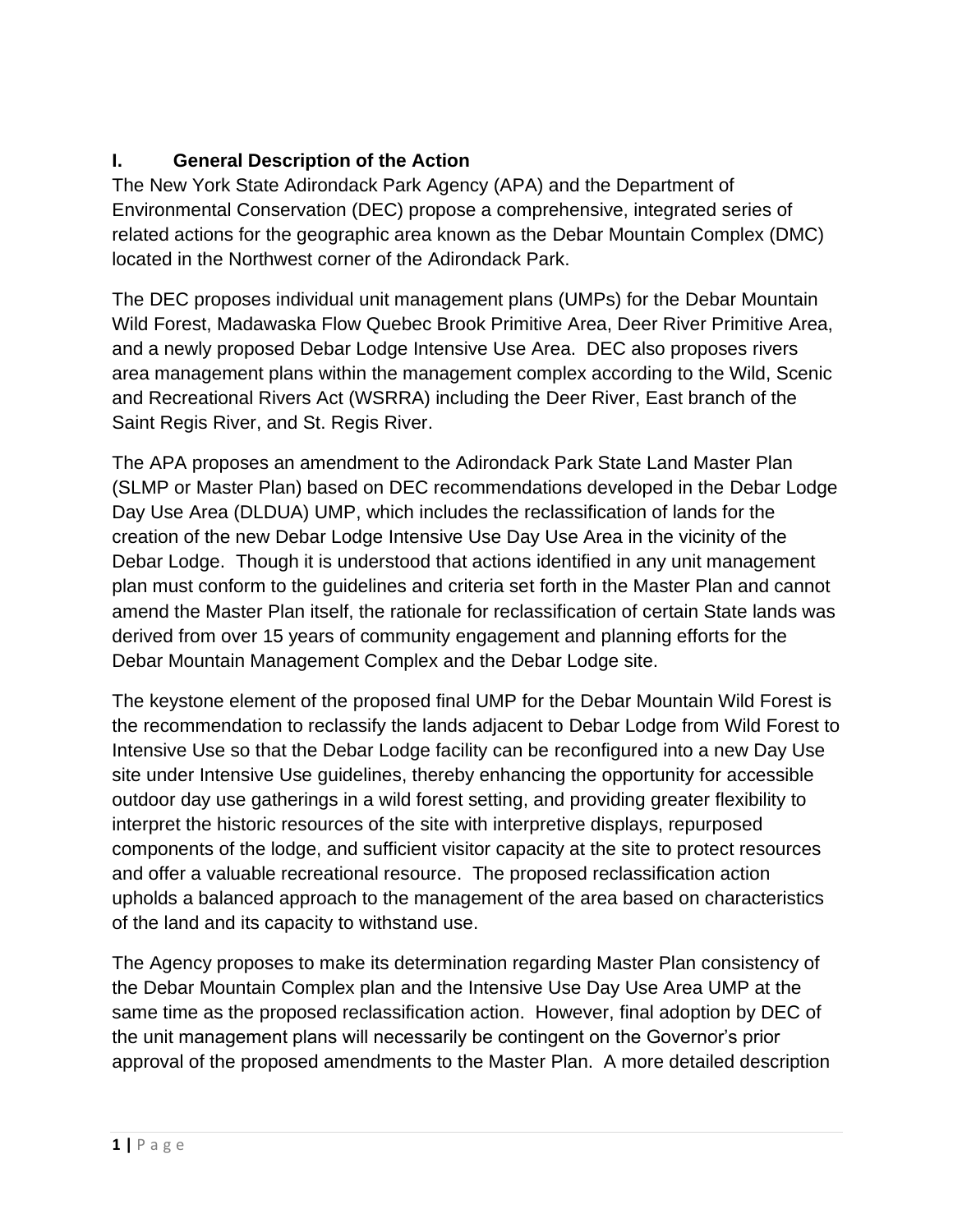<span id="page-3-0"></span>of the inter-related actions is provided below in the order by which the actions must be approved.

# **A. State Land Reclassification**

The Debar Lodge Day Use Area UMP, which is an appendix to the Debar Complex UMP, proposes that Wild Forest lands in the vicinity of the Debar Lodge be reclassified to Intensive Use, as provided by the Master Plan. This reclassification would allow for the creation of a new and unique Intensive Use Day Use area. The Adirondack Park Agency Act, the Master Plan and the Final Programmatic EIS regarding Guidelines for Amending the Adirondack Park State Land Master Plan, dated February 28, 1979, all identify the reclassification of State lands from a more restrictive to a less restrictive area classification as a potentially significant action. In recognition of the potential impacts of this proposal, the Department and the Agency have solicited comments on a Draft Scope that further describes the reclassification action. Comments from the Draft Scope were carefully considered during the development of both a Final Scope and this Draft Generic EIS. Another opportunity for public comment will be available in conjunction with the publication of the Draft UMP and this Draft Generic EIS. The reclassification action and the Alternatives considered for the site are further described below. The location of the reclassification proposal is shown in Attachment 1: Map – Proposed Reclassification of Lands in the Vicinity of the Debar Lodge.

# **Proposed State Land Reclassification Area Boundaries**

The proposed DLDUA encompasses approximately 41 acres around the Debar Lodge compound and associated improvements including, the access road, the powerline, and the dam. The boundary of the area to be reclassified will be 50 feet beyond the western edge of the dam, the eastern edge of the wetlands along Debar Brook, 100 feet on either side of the access road, the eastern edge of the powerline, and following the fence line that marked the northern and eastern boundaries of the former leased area. This area will encompass the southern portion of the old airstrip. The area includes approximately 800 linear feet of shoreline on Debar Pond including the dam.

# **B. Unit Management Plan Review and Adoption**

<span id="page-3-1"></span>The Debar Mountain Management Complex UMP provides a description of historical use, a detailed inventory of existing resources and an assessment of the capacity of the land to withstand use. It also identifies recreational opportunities and provides an analysis of a broad range of management actions for the 88,300-acre area. Every proposal within the complex plan must conform to the guidelines and criteria of the Master Plan and recognize that protection of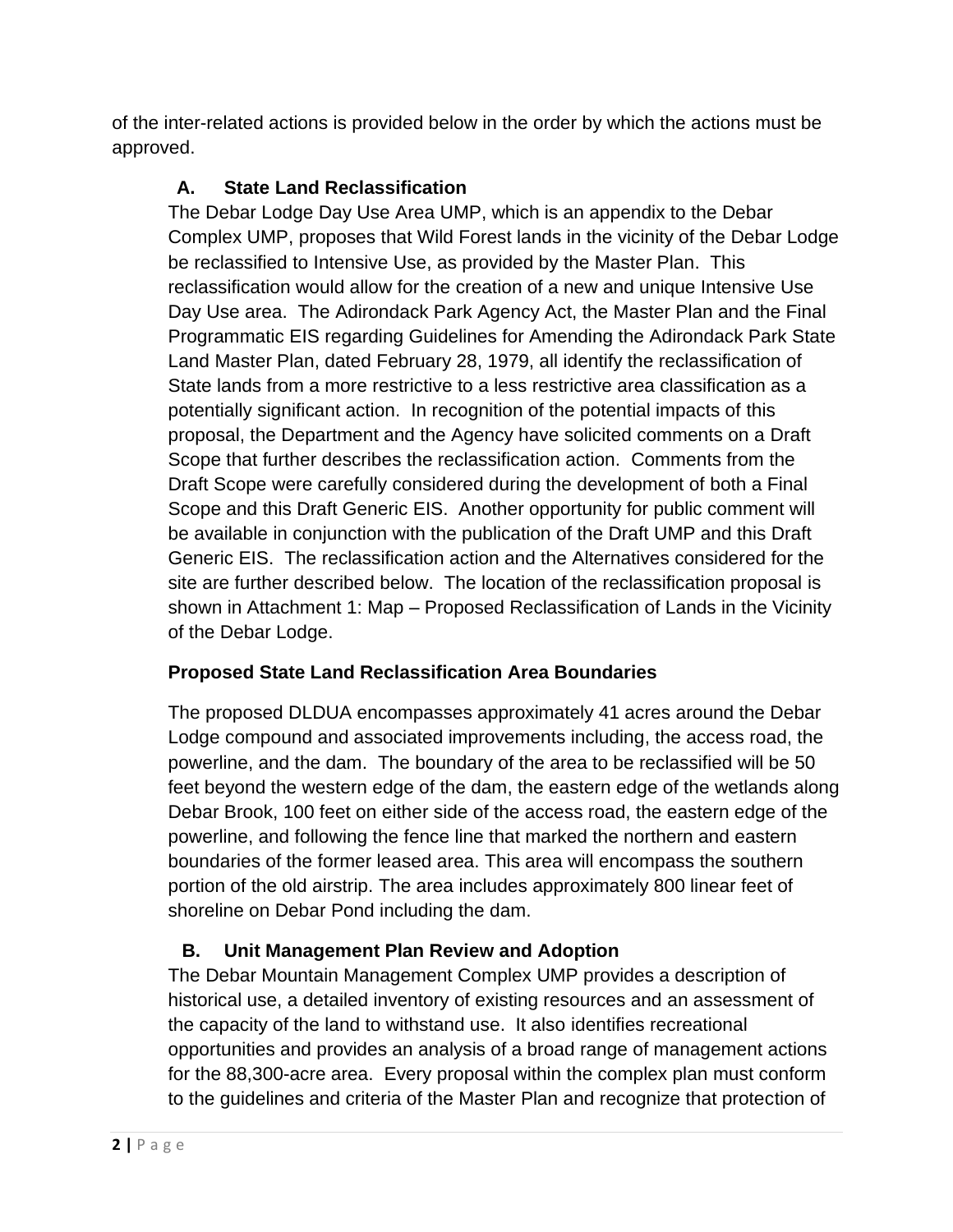the natural resources of the unit is the paramount concern: recreational use should be encouraged and promoted so long as the activities do not degrade the area's resources. The Debar Lodge Day Use Area Unit Management Plan is especially important in consideration of the significant actions contemplated in this DGEIS. It is described in more detail below.

#### **Debar Lodge Day Use Area Unit Management Plan**

The Day Use Area Unit Management Plan describes an accessibly designed and carefully scaled Day Use site on the shore of Debar Pond. Proposals in the UMP include efforts to retain and highlight elements of the historic Debar Lodge whenever possible to uphold the human history in the vicinity of Debar Pond, while simultaneously providing an access point to newly proposed trails and facilities planned for the surrounding Debar Mountain Wild Forest lands.

DEC and Agency staff have reviewed the proposal and believe the action is carefully balanced to ensure resource protection, historic preservation, and recreational access on a scale that is appropriate for the site.

The action will also involve the Agency's review and determination that a draft unit management plan for the newly created Intensive Use Area, to be named the Debar Lodge Day Use Area (DLDUA), is consistent with the guidelines and criteria of the State Land Master Plan, pending final approval of the recommended reclassification action by the Governor. The Master Plan, under the Basic Guidelines for Management and Use of Intensive Use Areas, specifically directs that:

> *7. Any request for classification of a new acquisition or reclassification of existing lands from another land use category to an intensive use area will be accompanied by a draft unit management plan for the proposed intensive use area that will demonstrate how the applicable guidelines will be respected.*

Consequently, the draft Debar Lodge Day Use Area UMP developed by the Department is integral to the Agency's decision on the proposed reclassification action involving the creation of the proposed new Intensive Use Area. It is included as appendix H of the *Debar Mountain Management Complex Unit Management Plan*, dated December 2020.

The key elements of the DLDUA Intensive Use Area UMP

1. The proposed creation of an Intensive Use Area that is approximately 41 acres in size including: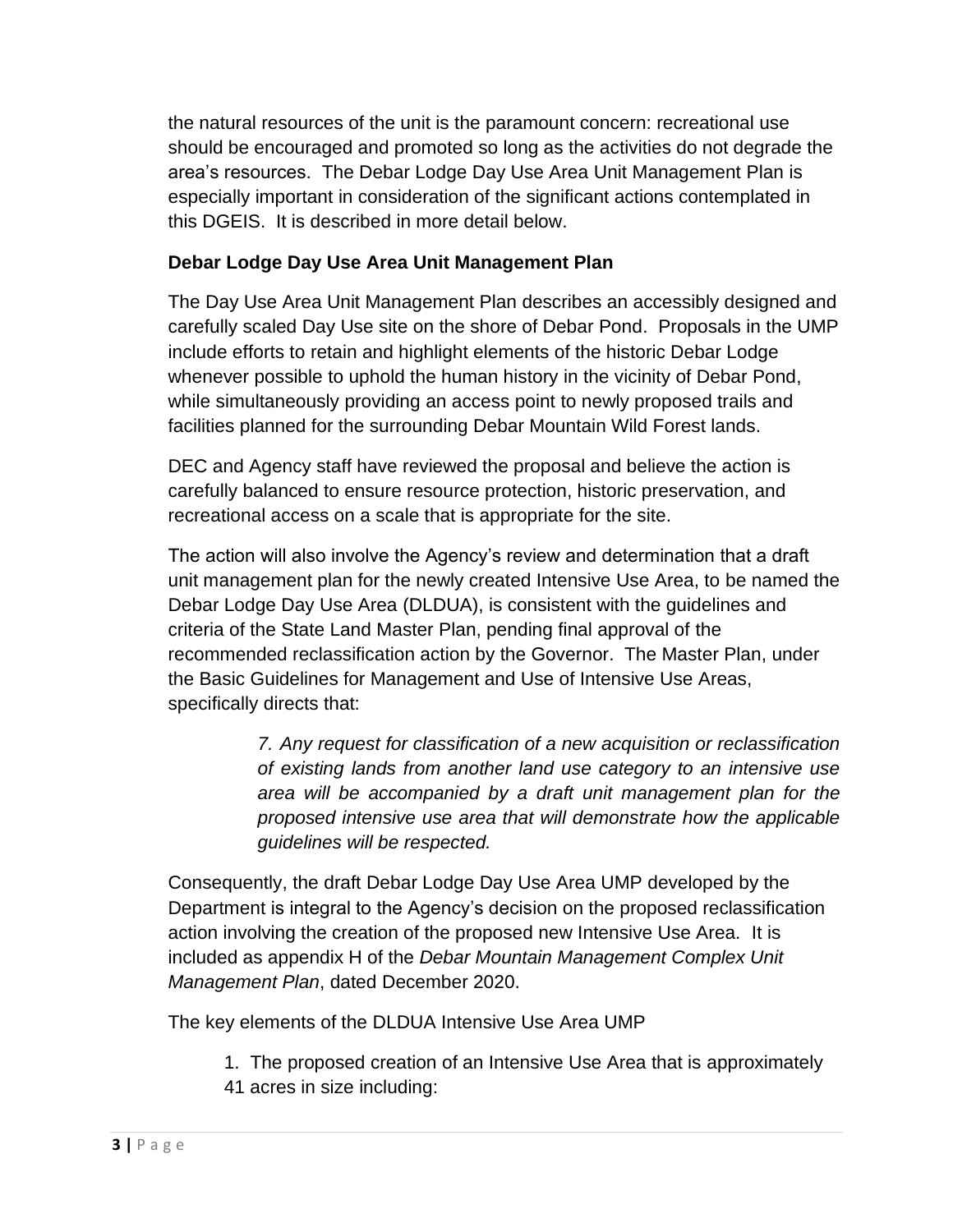-Approximately 1 mile of dirt road into the site;

-A dam impounding Debar Pond;

-All the buildings associated with the Debar Lodge site, including the Debar Lodge; and

-A portion of the former airstrip.

2. A phased site design plan featuring group use pavilions, picnic tables and fire pits, a caretaker cabin and a hand launch boat launch designed to use the existing footprints of structures and improvements currently in place at the site,

3. A description of the desired conditions for the Debar Lodge DUA that will be used to carefully monitor the site pursuant to a Visitor Use Management plan,

4. A commitment to the prohibition of motorized watercraft, except for those with an electric motor rated at five horsepower or less, on Debar Pond through the implementation of a new regulation,

5. A discussion of the alternative proposals for the management and use of the site pursuant to the New York State Historic Preservation Act and SEQR that further elaborates on the classification alternatives described herein.

# **C. Materials Forming Part of the DGEIS**

<span id="page-5-0"></span>The set of interrelated proposals constituting the "action" is provided in greater detail in the following documents, which by attachment form part of this DGEIS:

*-MAP OF PROPOSED RECLASSIFICATION OF LANDS IN THE VICINITY OF DEBAR LODGE WITHIN THE DEBAR MOUNTAIN WILD FOREST* (Attachment 1)

*-PROPOSED DRAFT UNIT MANAGEMENT PLAN, DEBAR MOUNTAIN MANAGEMENT COMPLEX.* Appendix H within the complex plan is a draft plan for the Debar Lodge Day Use Area that provides details regarding the reclassification of the area to the Intensive Use Day Use Area (Attachment 2).

# <span id="page-5-1"></span>**II. Environmental Setting**

A detailed description of the important aspects of the environmental setting is provided in the proposed Draft Debar Mountain Complex UMP. The following summary description is compiled directly from excerpts of the DLDUA plan: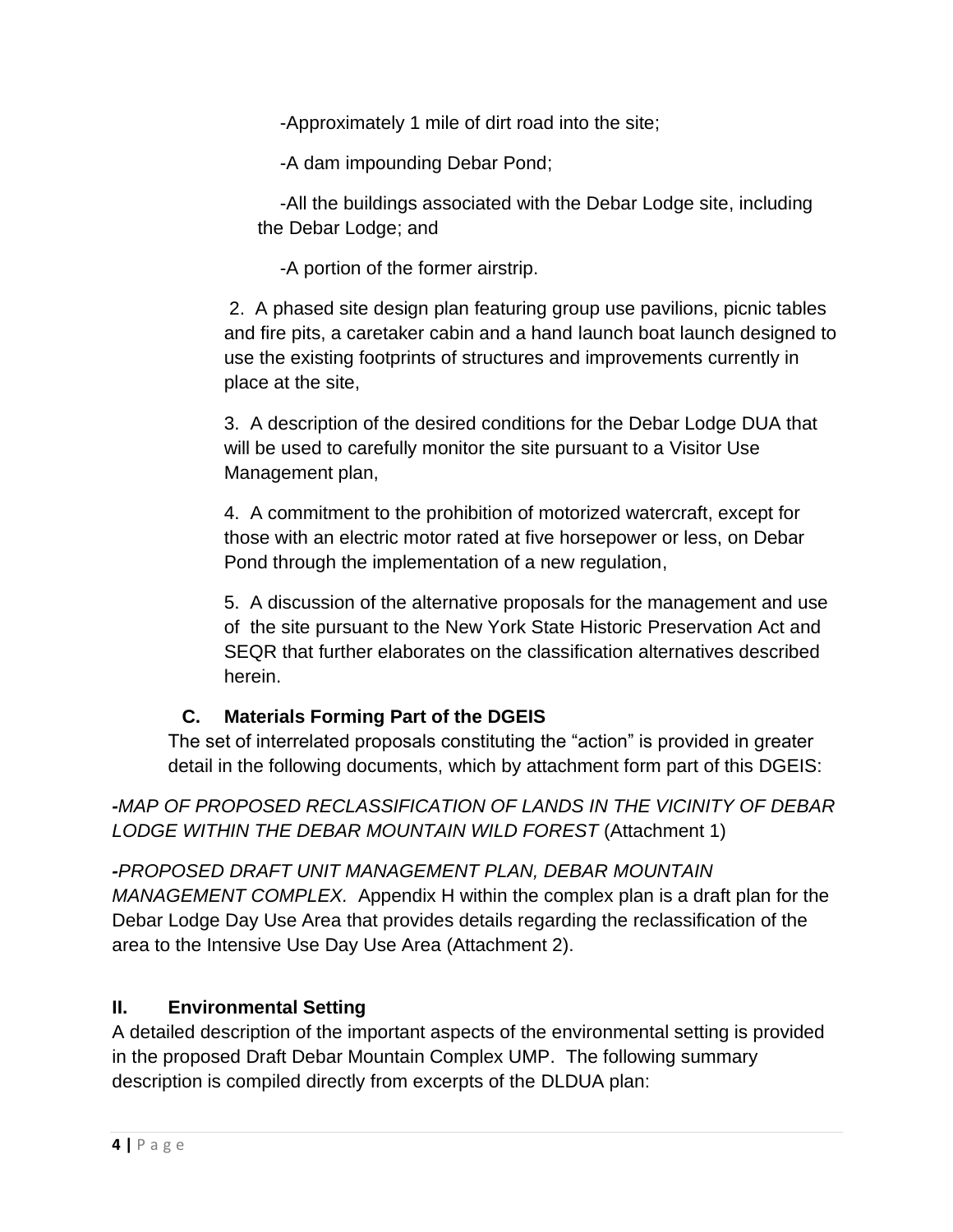Situated on the northern shoreline of Debar Pond, the Debar Lodge complex occupies an area which has seen a broad spectrum of private infrastructure development that has culminated with the structures and improvements that are present today.

Debar Pond was first visited by its namesake, John DeBar, during a fishing trip in 1817. Debar Pond is approximately 1 mile long by ½ mile wide with its southern skyline framed by the peaks of Baldface, Debar, and Loon Lake Mountains. A more detailed history of the ownership and development patterns that have shaped the landscape around the Debar Lodge over the past 100 years is provided in the DLDUA plan. Debar Pond offers the rare combination of easy access from a public highway and a remote wild character. Visitors and the local community cherish it for those traits. Debar Pond boasts an outstanding cold-water fishery which supports the reproduction of native brook trout as well as the annual stocking of other desirable sport fish such as splake and landlocked Atlantic salmon.

## <span id="page-6-0"></span>**III. Statement and Evaluation of Potential Environmental Impacts**

The Programmatic EIS regarding amendments to the Master Plan (Programmatic EIS) outlines a number of general environmental impacts associated with revisions to State land classifications and narrative revisions to the Master Plan that could be considered significant and would likely require more thorough environmental review, including:

- changes in existing use levels that exceed the land's capacity to withstand use resulting in significant, adverse impacts on the natural resources or open space character of the State lands;
- changes that diminish the quality of those recreational opportunities requiring large acreages of open space such as hunting, backpacking and wilderness dependent activities;
- changes that significantly decrease the availability of primitive recreational opportunities, which are limited in New York and rare in the northeast;
- designation of large tracts of State lands as wilderness, primitive or canoe and the establishment of intact, connecting wildlife corridors between larger tracts, provide the unusual opportunity for reintroduction of extirpated species requiring significant acreages of habitat;
- changes that would deteriorate the quality or character of wilderness resources and thereby adversely impact the educational or research values of the areas;
- changes that would result in deterioration of the quality of natural or scenic resources of State lands and adversely affect the economy of the Park.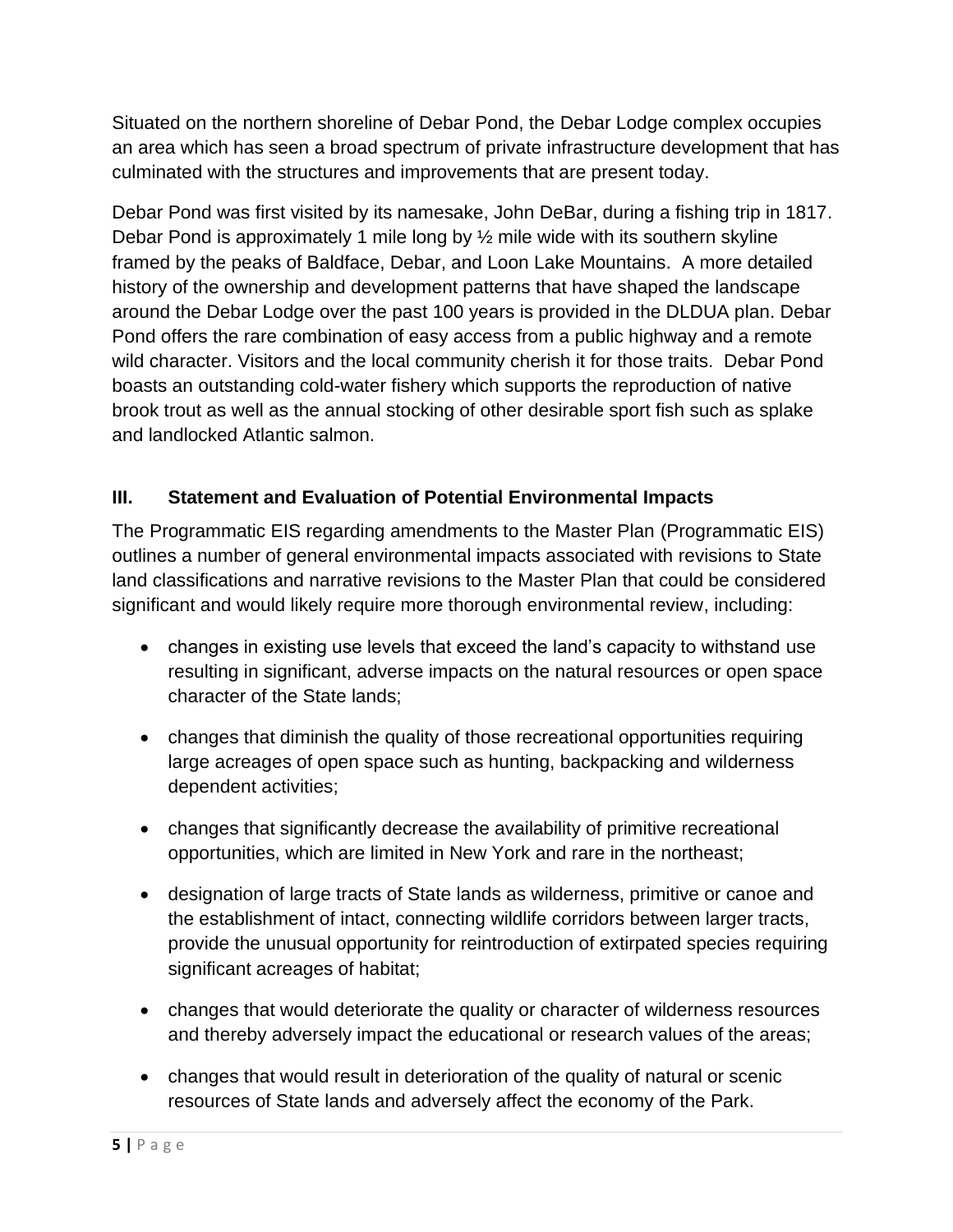The proposed reclassification action is a zoning change and does not constitute actual physical development of the land. The action does, however, provide the opportunity to change the level or intensity of use of the State lands and therefore may lead to a range of more site-specific impacts to the Debar Wild Forest.

In addition to requirements of the Programmatic EIS, the assessment of potential environmental impacts related to the management actions proposed in the Debar Mountain Management Complex UMP, as evaluated in the Environmental Assessment Form (EAF), is provided below and within the UMP itself, including actions taken at the proposed DLDUA. The UMP forms part of this DGEIS and can be found in Attachment 2.

Impacts related to the following list of subjects were considered and determined not to be environmentally significant:

# **1. Wilderness and Wild Forest Resources**

# <span id="page-7-0"></span>Potential Impact

The creation of the new, approximately 41-acre Intensive Use Area would reduce the acreage managed as Wild Forest in the Park. The area may experience an increase in the level of vehicle traffic due to the establishment of a new and more developed kind of day use recreation opportunity. The potential for an increase in use, if not carefully monitored and managed, could diminish the wild and tranquil setting that makes Debar Pond uniquely special.

# Evaluation of Impact

The reclassification action provides a balanced approach to the management of the area based on the characteristics of the land and its capacity to withstand use. The new DLDUA would be managed under clear management guidelines in the Intensive Use category intended to maintain the area's relatively undeveloped character while providing a more intensive level of use in a well-defined area on the periphery of a large contiguous tract of Wild Forest land that is capable of absorbing visitation by groups on a day use basis. The new facilities proposed for the site will be developed in phases to allow for careful monitoring of site conditions while new visitation patterns are established, monitored, and evaluated. Full build-out will only occur if the monitoring effort determines that desired conditions can be maintained.

# **2. Physical and Biological Resources**

# <span id="page-7-1"></span>Potential Impact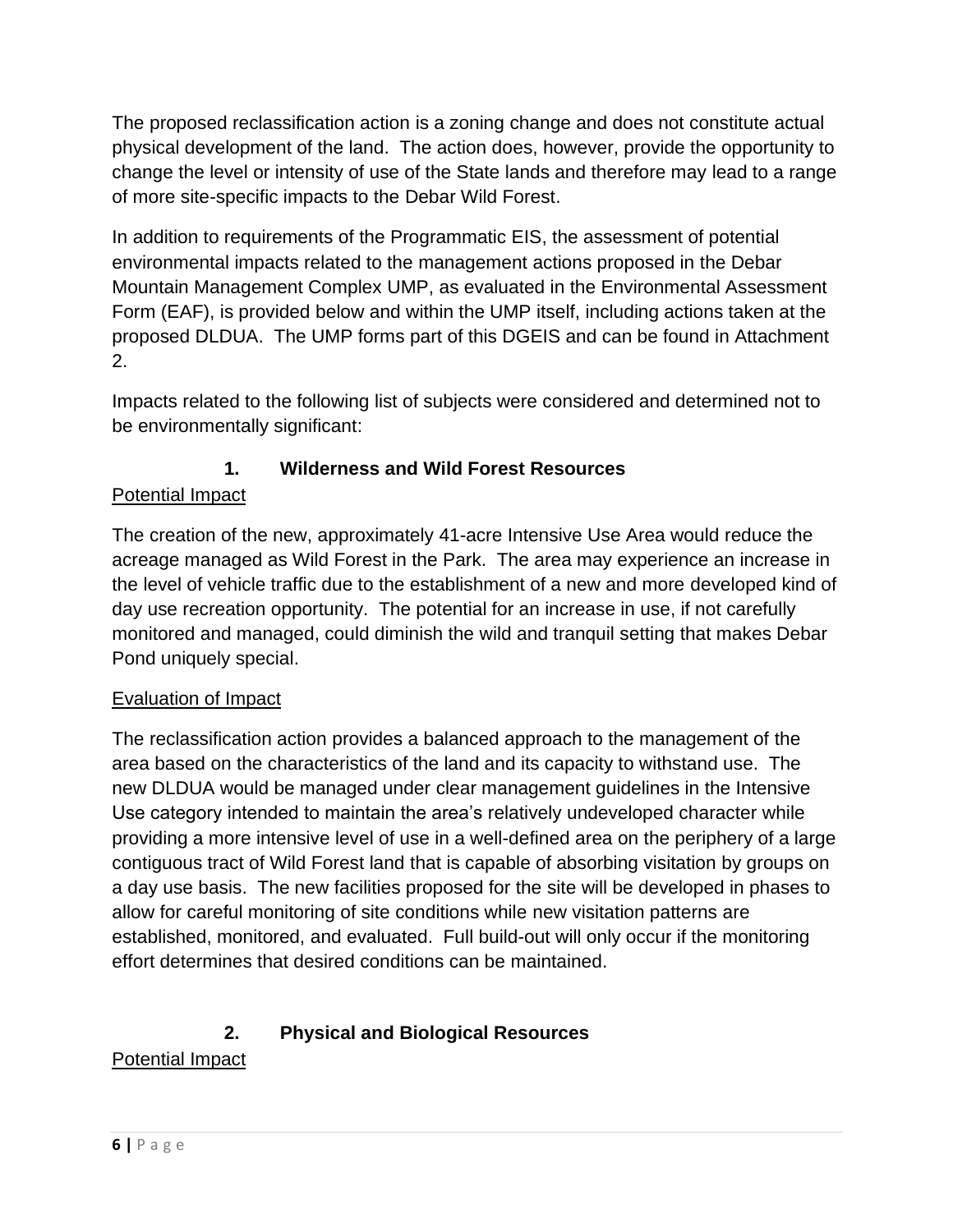A potential increase in use level in the vicinity of Debar Pond may increase physical and biological impacts such as generation of noise; introduction of invasive plant species; cutting and loss of vegetation near the shoreline; increase in sanitary waste management issues; and increased soil erosion, sedimentation and related water quality management issues.

The construction of parking areas and the removal of the Debar Lodge will require the use of heavy construction equipment. Impacts from the noise emitted by this equipment will be minimized due to the short-term nature of these activities.

The DMC contains geologic features such as rocky mountain summits and eskers, as well as cliffs that are of interest to the rock-climbing community. Short-term impacts to these features are possible when trails are constructed. Public use on and near these features may also cause small, localized impacts but are not considered significant.

Some of the construction required to implement the UMPs will have the potential for causing short term erosion while the soil is disturbed. Additionally, some facilities are proposed to be located near wetlands and waterbodies, which also increases the risk of erosion and sedimentation. Some of the recreational facilities proposed in the UMPs, particularly trails, will be located in areas that experience seasonal and/or temporary flooding.

#### Evaluation of Impact

The unit management plans for both the Debar Mountain Complex and the new DLDUA provide analysis of the resource conditions and commit to improved management practices intended to monitor, protect and restore, where necessary, the natural resources of the area. The impacts to the natural resources resulting from any potential increases in use levels are addressed by developing the Day Use site in a phased approach with careful monitoring of the desired conditions identified for the site and described in the DLDUA UMP. Full build-out of the DLDUA site will not exceed a capacity of 100 people without a new or amended UMP. While the relatively easy access to Debar Pond creates an appealing recreational resource, managing visitor use in that setting will require a higher degree of engagement with the public through staffing presence and carefully managed visitor use facilities. The DLDUA plan assures that a combination of appropriate facilities, staff presence and regulations to protect sensitive resources will be sufficient to protect the physical and biological resources at the site and on the surrounding Wild Forest lands.

Best management practices will be employed during construction activities to minimize impacts such as erosion and sedimentation into nearby wetlands and waterbodies. Additionally, potential impacts from siting features near water and wetlands will be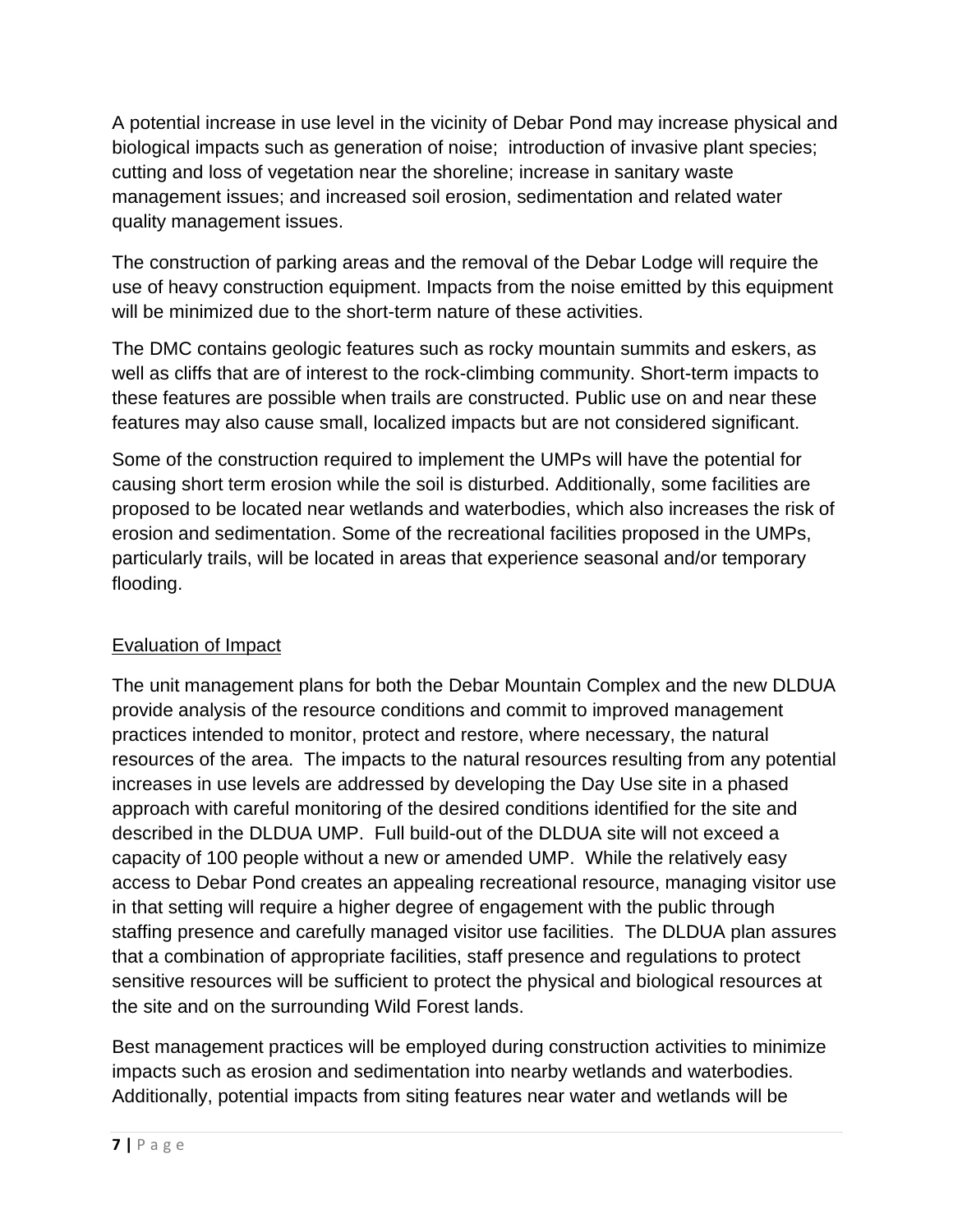minimized by siting them in a manner that prevents erosion and sedimentation into water resources by either 1) leaving a vegetated barrier between facilities and the water and/or 2) selectively and minimally hardening surfaces where significant human activity is anticipated, such as the proposed Debar Lodge Day Use Area. Adverse impacts to facilities (mainly trails) located in flood zones and to water resources will be minimized by designing these facilities to withstand this type of flooding by using trail-hardening techniques that rely on natural materials from surrounding areas and that blend in the with surrounding environment as much as possible.

## **3. Fish and Wildlife**

#### <span id="page-9-0"></span>Potential Impact

A potential increase in use levels could create potential impacts to fish and wildlife, including disruption or displacement of species more sensitive to increased human presence such as fisher, marten and certain interior forest birds.

#### Evaluation of Impact

The evaluation of potential impacts to wildlife is strongly related to the conditions of the physical and biological resources identified above. Estimating the significance of the potential impacts to wildlife is also similar. The DLDUA site has been continuously occupied by humans for over 100 years to varying degrees. Permanent occupation on the site was only recently ceased when Department staff who had been living in the lodge and maintaining the property relocated in anticipation of a new management directive. Since the property is no longer occupied full time by Department staff, public use at the site has only increased, and the potential impacts to wildlife have increased along with it. Configuration of the site as a Day Use area would assure that visitor use is adequately managed and confined to appropriate areas. This approach will reduce the likelihood of loud and disturbing use that could impact wildlife on and in the vicinity of the site.

DEC and APA have used existing natural resource information, Natural Heritage biologists and databases, and existing reports documenting the locations of rare, threatened, or endangered species in order to examine the potential impacts of operational and construction activities in the DMWF and have determined that potential impacts to these resources are not significant.

DEC wildlife and fisheries staff have also been consulted and conclude that impacts to wildlife and fisheries will not be significant. While recreation may cause minor displacement of some wildlife species, it is not anticipated to effect wildlife populations overall. The timing of construction activities can be controlled, if necessary, so that nesting/breeding periods of relevant wildlife species are not impacted. Public education,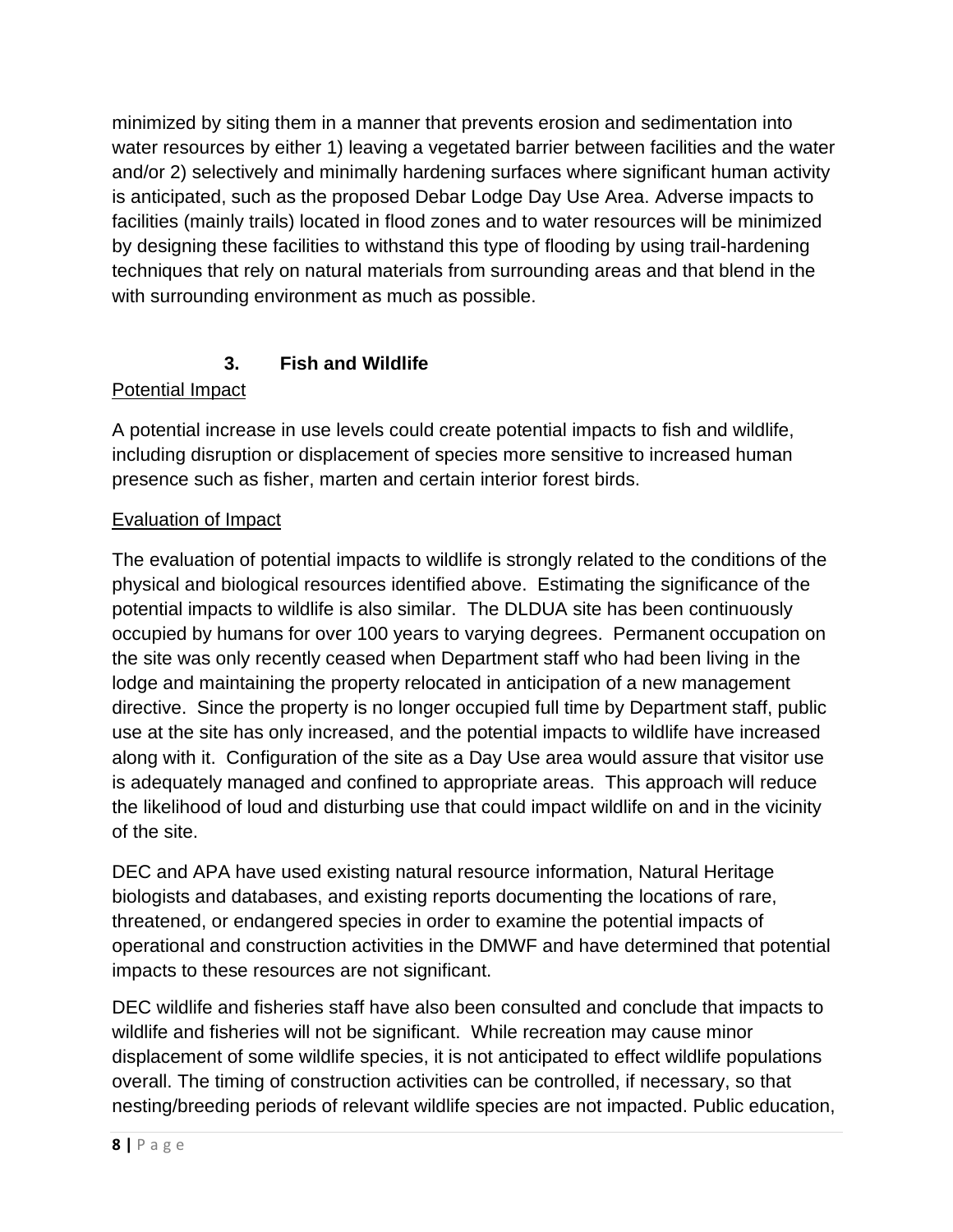with signs and kiosks, about adjacent significant natural communities, or wildlife nesting areas, and the need for protection of such places, can also be implemented.

## **4. Scenic Resources**

# <span id="page-10-0"></span>Potential Impact

Debar Pond and its environs hold remarkable scenic resources that are uniquely accessible from a public roadway. The presence of a great camp on the shoreline of the pond has been a part of the landscape for over a century, and the design of the existing lodge suits the rustic and wild character of the landscape well. In addition to being an important historic resource with local significance, the lodge and the surrounding landscape are a defining feature of the Debar Management Complex that helps shape the identity of the region. Removal of the camp or excessive recreational development in the area threatens to negatively impact the wild and unconfined scenic resources of the site, along with the historic character of the great camp.

# Evaluation of Impact

The proposal to reconfigure the site into a Day Use area has been undertaken with careful consideration given to how the facility would uphold and respect the unique historic character of the lodge and the human history of the site. Design details will include the repurposing of certain components of the lodge such as the chimney, and the footprint of existing buildings will be carefully repurposed to assure that site disturbance and vegetation removal is minimized wherever possible. New structures will be designed to reflect the aesthetic of the historic lodge, and motor vehicle access will be planned in a manner that minimizes earth disturbance and the possibility of visual impacts observed from the water. Shoreline vegetation will be protected through the development of a hand launch site in the vicinity of the boat house, and defined foot paths set back from the high-water mark of the pond in areas where mountain views can be achieved with minimal site disturbance. The dam is also proposed to be maintained, thus assuring that the water level of the pond is stabilized.

# **5. Open Space Resources - Public Access and Recreational Opportunities**

#### <span id="page-10-1"></span>Potential Impact

The State land management program in the Adirondack Park, pursuant to the Master Plan, is designed to protect open space while providing a broad range of recreational opportunity, from intensive use ski centers to the remote core areas of the region's wilderness areas. While opportunities for intensive recreational use are relatively abundant in the State and the larger northeast region, opportunities for the wilderness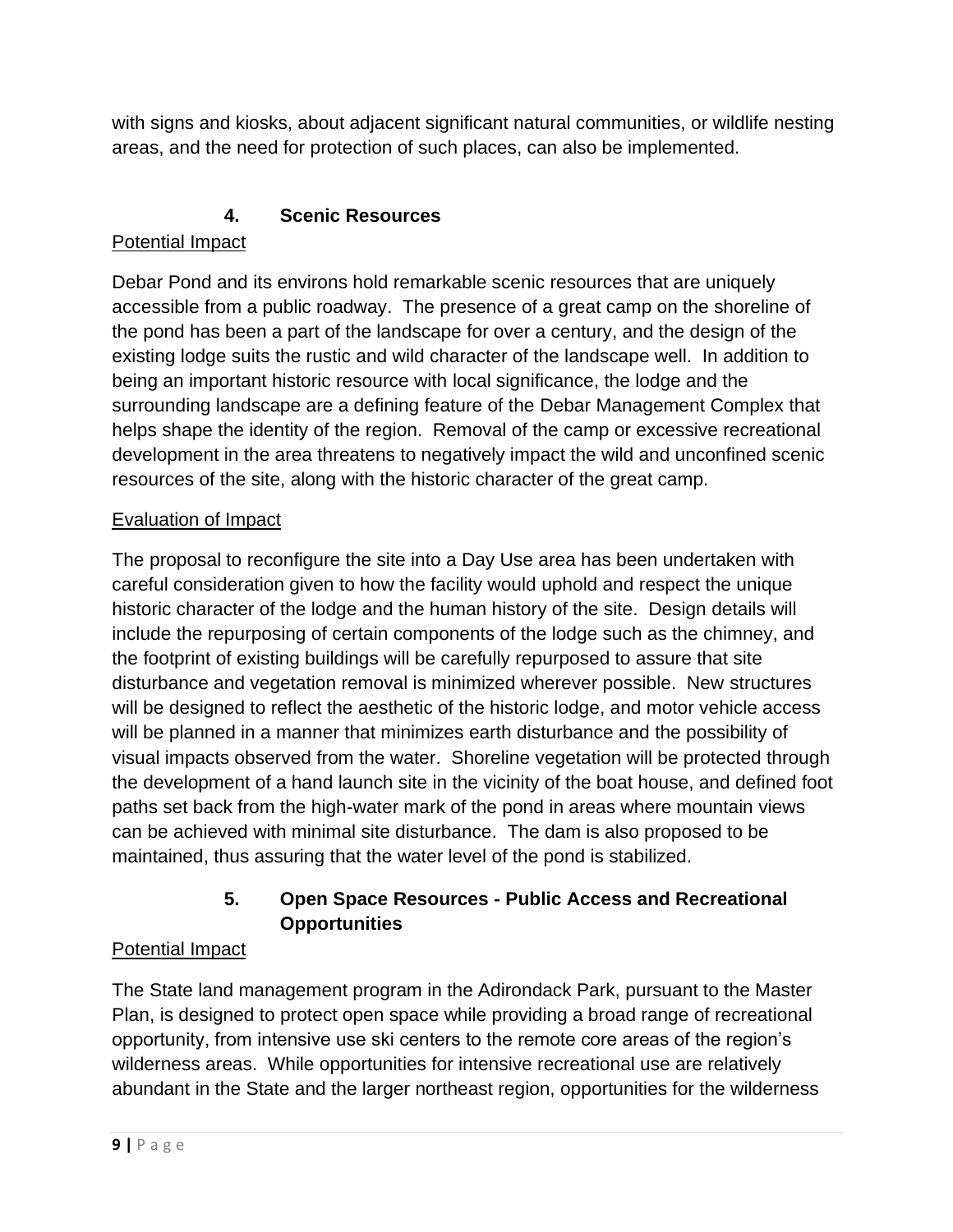experiences of solitude and primitive forms of recreation are very rare. Open space protection also provides essential ecosystem services that provide extensive, but often unrecognized, benefits. These include maintenance of water quality, flood control, maintenance of wildlife and habitat diversity, and carbon sequestration.

The proposed action includes reclassification of 41 acres of Wild Forest to Intensive Use. Intensive Use classified lands do not directly uphold the broad directive of the SLMP described above in the same manner as lands classified as Wild Forest.

# Evaluation of Impact

The action would have an insignificant impact on the State land resources of the Park by assuring that impacts occurring at the site which are associated with intensive use types of recreation are confined to facilities in a setting that is suitably designed to have them. The current condition of the site does not conform to Wild Forest guidelines due to the presence of non-conforming structures associated with the Debar Lodge. In order to uphold the broad directive of the SLMP described above, there is no doubt that rare opportunities for solitude and Wilderness values must be preserved. However, the management strategy to protect these critical resources is often complex and must involve the careful siting of more developed DEC facilities on the periphery of those broad expanses of Wild lands that may serve as gateways for visitors seeking to appreciate the Forest Preserve, but needing a slightly more developed and accessible facility that will not diminish the uniquely special open space resources described above. The proposed DLDUA aspires to uphold this necessary task as part of the broader vision for the Debar Mountain Wild Forest. Meacham Lake Campground is located 12 driving miles away from the Debar Lodge site, and Buck Pond Campground is located 23 miles from the Debar Lodge. There are no other Intensive Use facilities within the Debar Mountain Management Complex, and the existing developed condition of the Debar Lodge site combined with easy access from a public roadway makes it a fitting access point for the surrounding Wild Forest lands.

Given the above evaluation, the impacts to open space resources of the Debar Mountain Wild Forest area and the broader management complex are in general considered to be insignificant.

#### **6. Local Economy**

#### <span id="page-11-0"></span>Potential Impact

The recreation and tourism industry is one of the key elements of the Adirondack economy, and its continued importance is dependent upon protecting the quality of public lands in the Park. The Debar Mountain Management Complex is easily accessible from a collection of larger communities surrounding it such as Malone,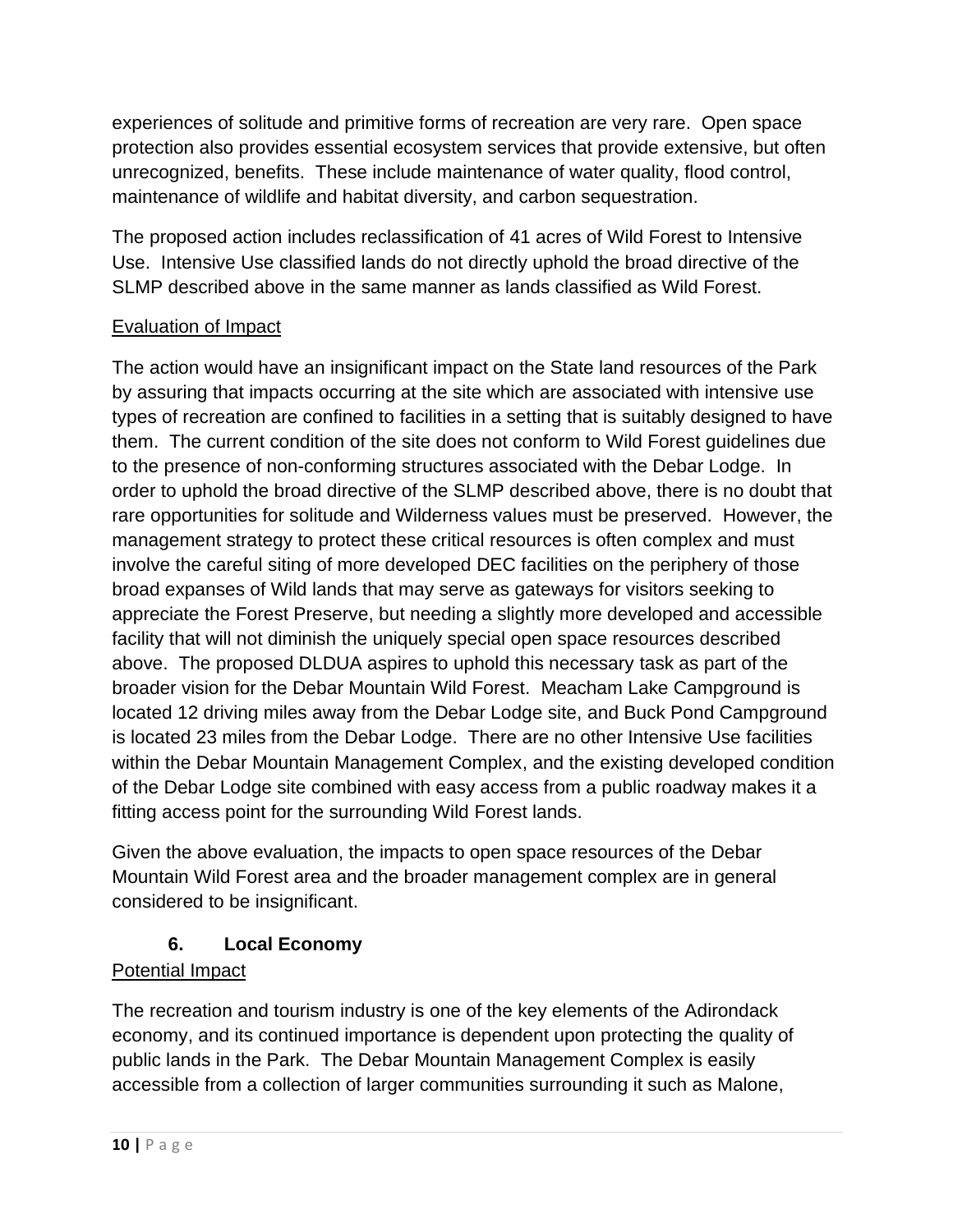Saranac Lake, and Plattsburgh. A significant number of visitors come to the area from Quebec and Ontario where larger communities are just across the Canadian border.

The proposed reclassification action would potentially create the following key impacts:

Improve the overall accessibility of the Debar Lodge site for people with disabilities while simultaneously protecting the tranquil character of the setting. Debar Pond and the lodge site is a locally cherished resource that will continue to provide uniquely easy access to scenic and historic resources in a Wild Forest setting.

Assist in supporting visitation to the area that reflects the goals and values of a quiet rural Adirondack community, while providing an economic benefit to the surrounding communities that is consistent with their recreational development priorities and community character.

#### Evaluation of Impact

Evaluation of the potential impacts suggests that the proposed actions would benefit the local economy and would likely improve visitation to the area as the result of improved management for the area.

#### <span id="page-12-0"></span>**7. Climate Change** Potential Impact

Forest Preserve lands offer an array of significant benefits to mitigating the impacts of climate change including carbon sequestration, core habitat and habitat connectivity for native species, and soil and watershed protection in the face of ever more extreme weather events.

New York State agencies are committed to ensuring all programs consider the future physical risks from climate change in order to protect New Yorkers and our environment. Under the 2019 Climate Leadership and Community Protection Act, New York State committed to eliminating greenhouse gas emissions in the state and to ultimately achieve net zero emissions. The Act extends and enhances a number of New York's successful clean energy initiatives to accelerate the development of wind and solar power, increase energy efficiency, and facilitate the growth of energy storage technology.

In accordance with Section 7 of the Climate Leadership and Community Protection Act, the management actions proposed in the GEIS will take climate change, greenhouse gas emissions, and the 2019 Climate Leadership and Community Protection Act into consideration. The reclassification of 41 acres of Wild Forest to Intensive Use will diminish the capability of the land to return to a fully wooded and undeveloped state.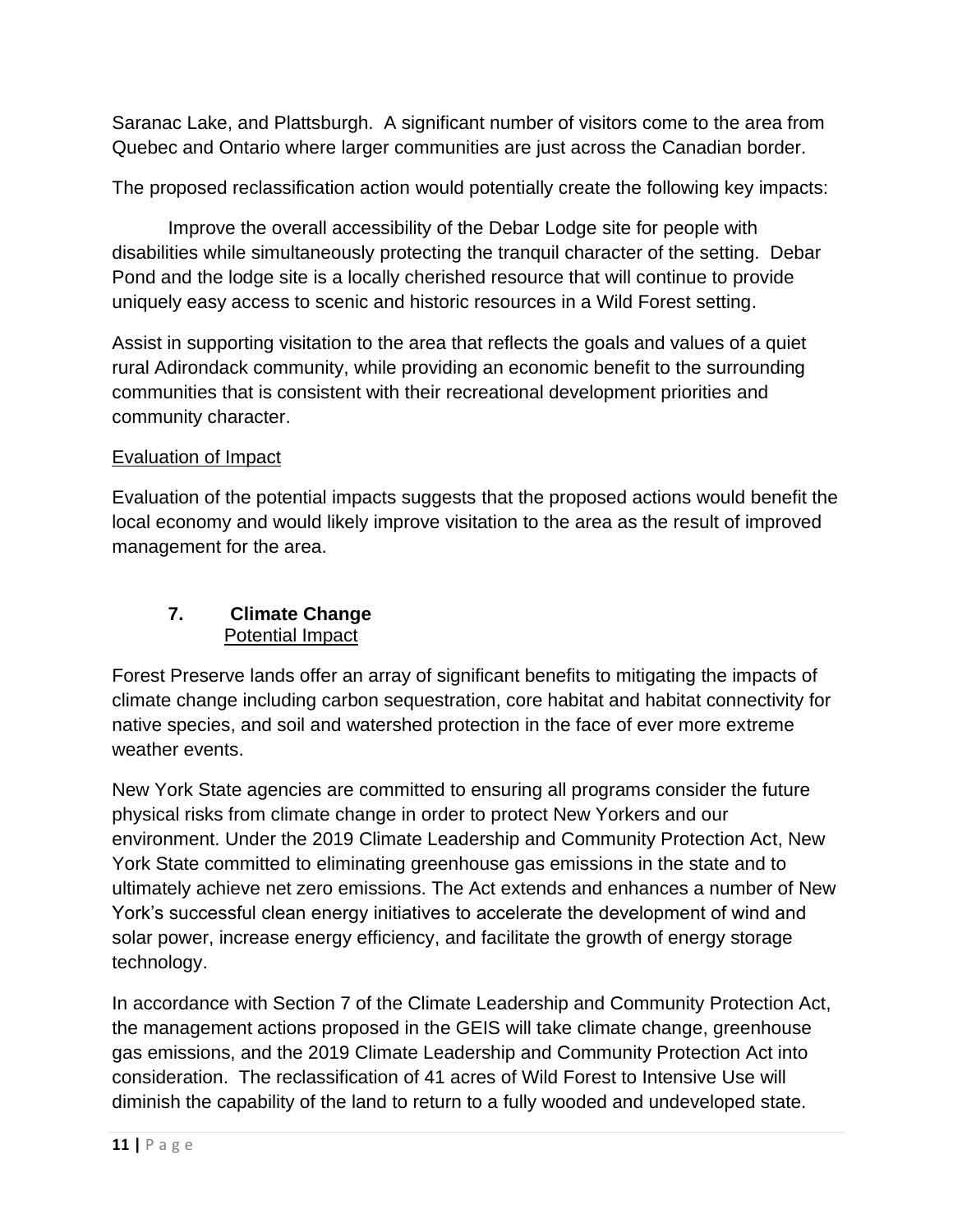However, DEC and APA do not anticipate significant adverse impacts to air resources due to project construction or public use resulting from the implementation of the UMPs.

Several potential impacts have been considered including the reduction in air quality due to continued snowmobile use and a potential increase in motor vehicle use, and acceleration of CO<sup>2</sup> emissions due to a potential increase in fossil fuel combustion from these activities.

## Evaluation of Impact

The land area proposed for reclassification strikes a balance between the need to envelope the developed features and terrain in the vicinity of the lodge where there is the capacity to withstand intensive use activities, and the need to minimize any removal of Wild Forest classified lands. The DLDUA plan provides for the integration of solar power generation at the site and incorporation of electric car charging capability within newly developed intensive use areas such as DLDUA. The plan also incorporates a caretaker cabin on the site. Having Department staff available on site reduces the need for daily staff vehicle use, both personal and work related, thus decreasing the carbon footprint associated with routine land management activities in the area.

Additionally, DEC does not anticipate an increase in snowmobile use and have determined that any potential increase in motor vehicle use as a result of the creation of new recreational facilities will not cause a significant impact to air quality or CO<sup>2</sup> emissions.

# <span id="page-13-0"></span>**IV. Potential Adverse Impacts**

The DGEIS must evaluate those potential adverse environmental impacts of the interrelated actions of reclassification and the UMP that cannot be avoided or adequately mitigated if the proposed action is implemented.

Adverse impacts on the resource quality and character of State lands within the Park are avoidable. The Master Plan and individual unit management plans for any given State land area are specifically designed to allow only those uses that will not significantly degrade resource quality or character, while at the same time providing public recreational opportunities where appropriate. The Intensive Use Day Use area proposed for the Debar Lodge site avoids adverse impacts to natural resources by being appropriately scaled and designed for the site.

The assessment of any potential adverse impacts related to the significant actions proposed in the DMC unit management plan is also provided within the unit plan itself. The assessment of the proposed actions in the DLDUA unit plan for the new Intensive Use Area is provided within that UMP.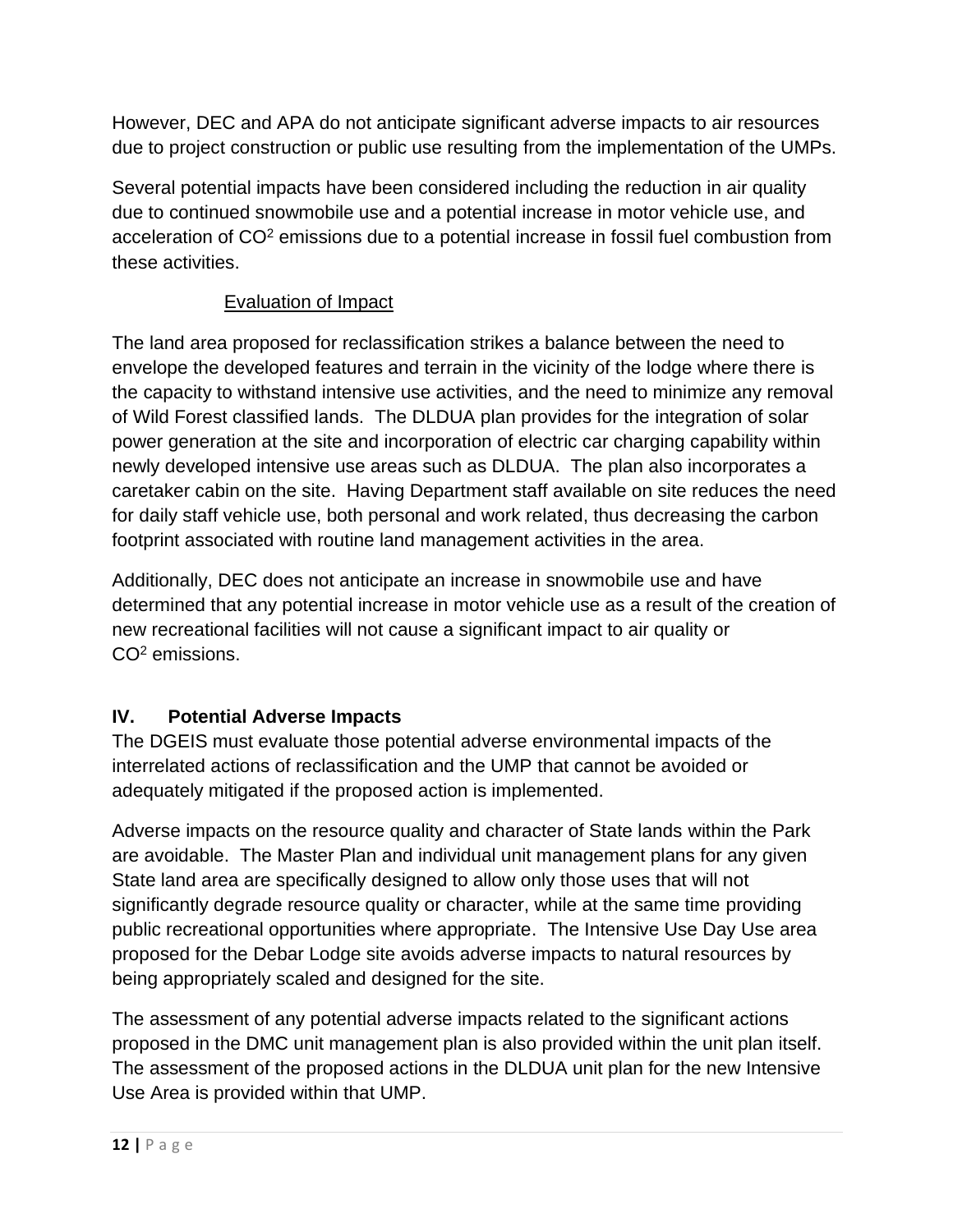#### <span id="page-14-0"></span>**A. Historic Resources**

The removal of the Debar Lodge will be an adverse impact to the historical resources of a site on the State and National Register of Historic Places. Debar Pond Lodge is a ca. 1940 Adirondack camp located at the north end of Debar Pond. The Lodge commands a broad view of the pond and the adjacent Adirondack mountain scenery. The principal building of the camp is the main lodge, a rambling two-story edifice of rustic conception designed by architect William Distin of Saranac Lake; it is of light-frame construction with an exterior veneer of half and full round logs. In addition, a guide/caretaker house is located nearby. Several additional barns and sheds are part of the listing as well. Debar Pond Lodge is listed in the Register as reflecting the broad patterns of history (Criteria A) and as an architecturally property (Criteria C).

A discussion of mitigation measures associated with impacts to historic resources is found below in Section VII.

## <span id="page-14-1"></span>**B. Community Character**

The removal of Debar Lodge will also cause adverse impacts to the community character of the area, as the building has been a fixture in the local community for many decades. These impacts will be mitigated, in part, through the proposed mitigation measures related to the lodge's removal identified in the DLDUA UMP, particularly the installation of interpretive elements throughout the site. A discussion of these and other mitigation measures associated with impacts to the community character of the site is found below in Section VII.

#### <span id="page-14-2"></span>**V. Alternatives**

The DGEIS provides a description and evaluation of the range of reasonable alternatives to the action that are feasible, considering the objectives and capabilities of the project sponsor. The evaluation also includes a discussion of the no-action alternative and an evaluation of the adverse or beneficial changes that are likely to occur in the reasonably foreseeable future, in the absence of the proposed action. The evaluation of the significant actions and their alternatives are discussed below.

Classification alternatives include reclassification of the land surrounding the Debar Lodge as Intensive Use, Historic or State Administrative. The "No Action" alternative would leave the lands as Wild Forest. Wilderness, Primitive and Canoe classifications are not being considered because the size and characteristics of the land do not meet the criteria for those classifications.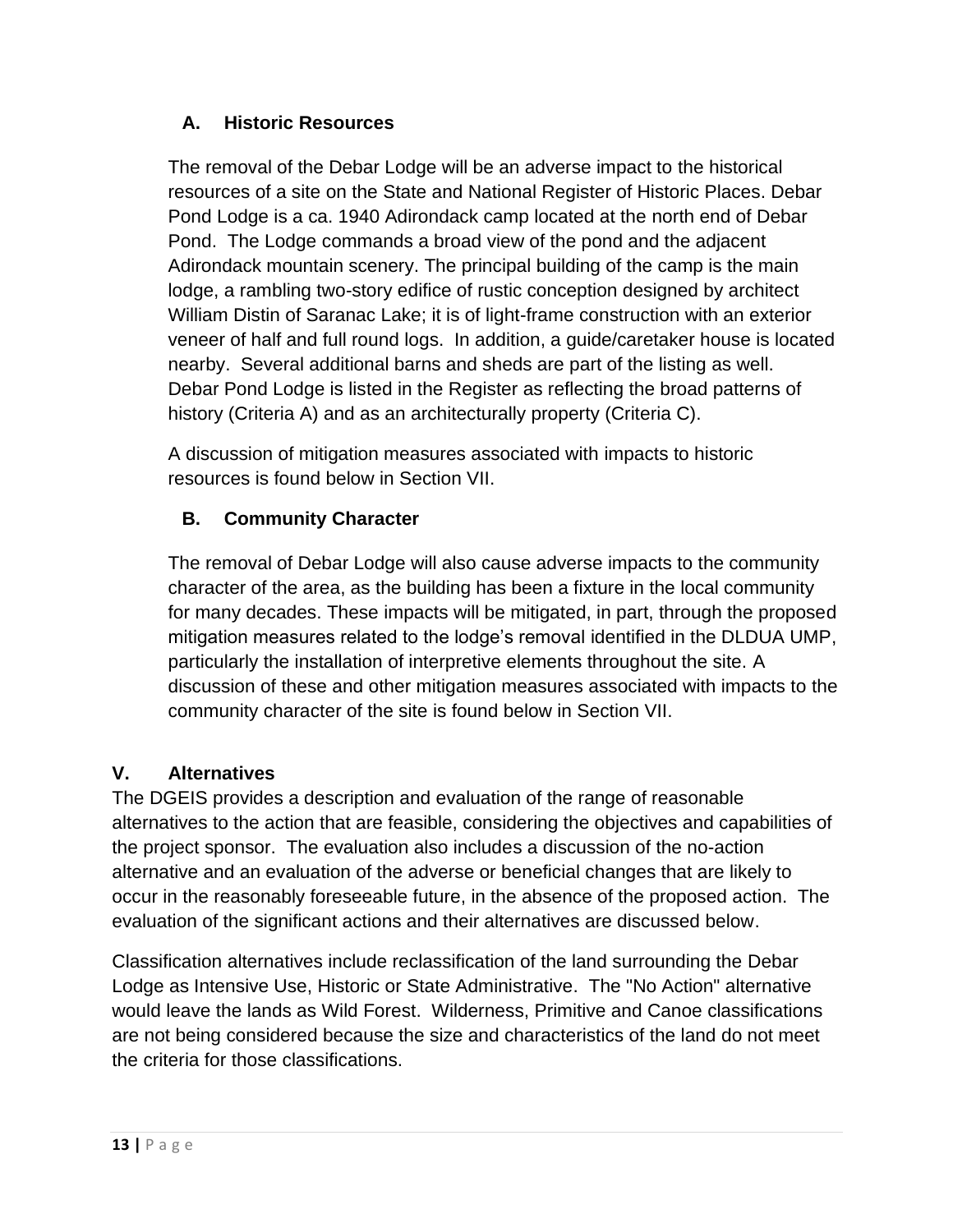Information on the potential beneficial and adverse environmental impacts associated with each option is presented. This section provides a clear and thorough explanation of the alternatives and explains why the recommended alternative is the most appropriate choice.

Each of these classification alternatives correlates directly with the alternatives described in the Debar Lodge Day Use Site Unit Management Plan. Additional information regarding management actions associated with each alternative can be found in the DLDUA UMP.

# • **Intensive Use (Alternatives IU1 and IU2 within the DLDUA Plan)**

An Intensive Use alternative could potentially accommodate the proposed day use area or a campground. The APSLMP requires that " [a]ny request for classification of a new acquisition or reclassification of existing lands from another land use category to an intensive use area will be accompanied by a draft unit management plan for the proposed intensive use area that will demonstrate how the applicable guidelines will be respected." APSLMP at 42.

Intensive Use/ Day Use Area (IU1/Preferred Alternative): Reclassify the Debar Lodge site as an Intensive Use area with a Day Use Area. The SLMP provides for several ways that Day Use Areas may serve the recreating public. The character of the Debar Lodge site makes it an appealing destination for gatherings in a natural setting. The closest DEC Day Use Area is within the Meacham Lake Campground 12 miles away. Soils and Slopes on the site are generally conducive to this type of development. Conversion of the site from a Day Use Area to a Campground will require an amended UMP.

Intensive Use/ Campground (IU2): Reclassify the Debar Lodge site as an Intensive Use area with a small campground. The closest private campground is located approximately 7.5 miles away, and the closest public campground is 12 miles away. The site is easily accessible from County route 26, and power is available at the site. Soils and Slopes on the site are generally conducive to this type of development. Internal consultation with the DEC Department of Operations has determined that a small campground is not viable at the site due the occupancy rates of other DEC campgrounds close to the site.

# • **Historic (Alternative H1 and H2 within the DLDUA Plan)**

Reclassify an area around the Debar Lodge to Historic Area classification under the State Land Master Plan. The primary management guideline for historic areas is to preserve the quality and character of the historic resources. If reclassified as a historic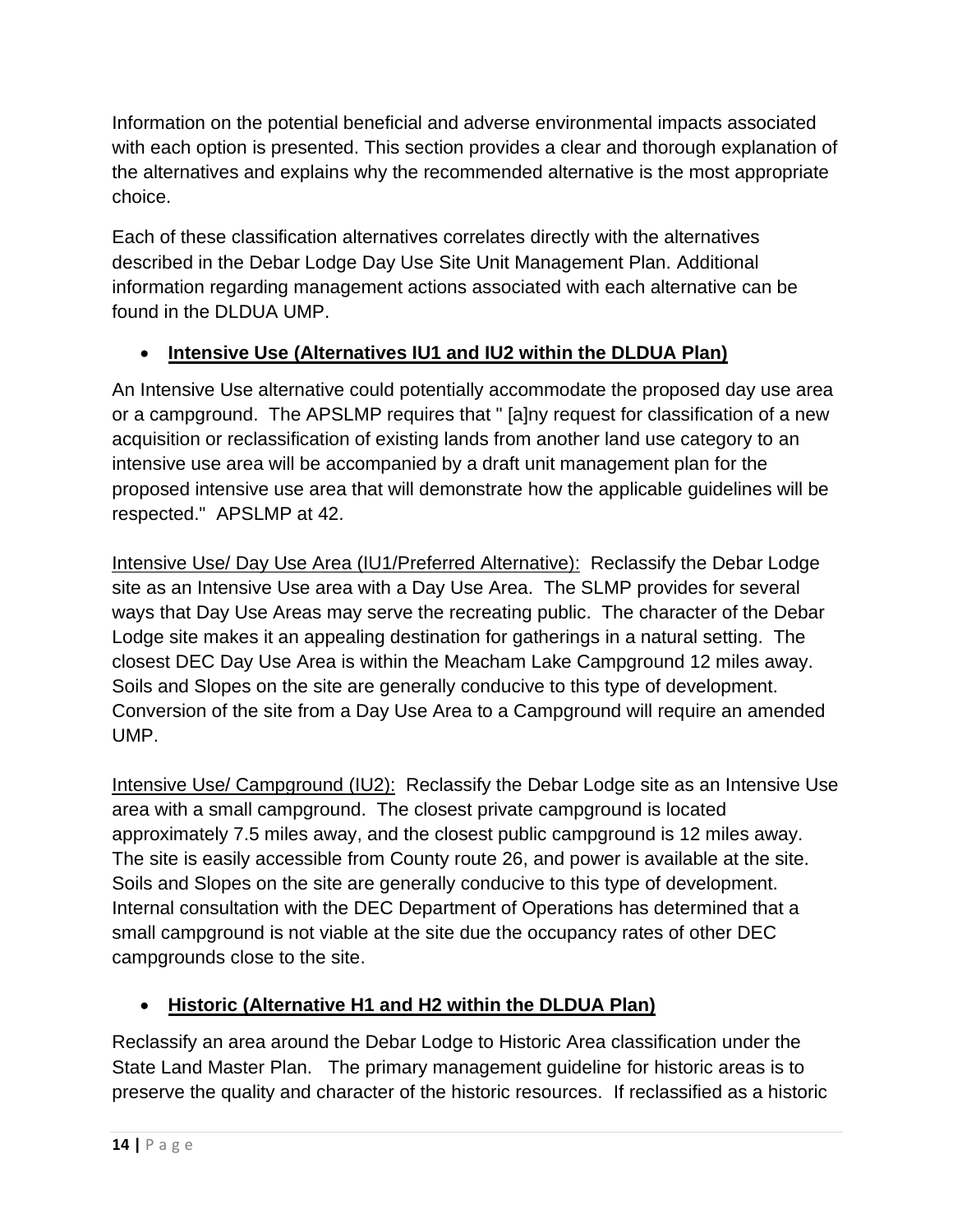area, the Debar Lodge and supporting structures would be maintained in a manner that preserves their historic character. Public use and access to the site would also be carried out in a manner where historic preservation was the primary objective. Public access to the site does not need to be prioritized in a historic classification due to the risk of vandalism or other inappropriate uses at the site. Redevelopment of the lodge to accommodate overnight visitors from the public on a commercial basis is likely to be inconsistent with Article 14 of the New York State Constitution. The significant limitations on disposition alternatives for the Debar Lodge and the surrounding grounds within a historic classification make this alternative undesirable.

## • **Administrative (Alternative A1, A2, A3 and A4 within the DLDUA Plan)**

An administrative classification would allow use of the DeBar Lodge for "a variety of specific state purposes that are not primarily designed to accommodate visitors." APSLMP at 46. The APSLMP provides that "[t]The primary management guideline for state administrative areas should be to provide facilities for the administration of state lands or programs in a setting and on a scale that is, to the greatest extent feasible, in harmony with the relatively wild and undeveloped character of the Adirondack Park." The DeBar Lodge could be used as a ranger station or a facility for administering state lands, similar to the headquarters buildings at Little Tupper Lake, which were formerly part of a private camp, and is now used for a training base, housing, and support facility for the Student Conservation Association (Alternative A4 in DLDUA UMP). Other possibilities include:

- Adirondack Lake Survey Corporation offices (Alternative A2 in DLDUA UMP);
- Eco-Tourism Educational Facility, if run by the state as a non-commercial enterprise (Alternative A1 in DLDUA UMP);
- Natural resource training and conference facility for DEC staff (Alternative A4 in DLDUA UMP); or
- Environmental Education Camp, similar to Camp Colby in Saranac Lake or the Pack Forest near Warrensburg (Alternative A3 in DLDUA UMP).

The APSLMP Guidelines also require that:

All state administrative facilities should be located, designed and managed so as to blend with the Adirondack environment and to have the minimum adverse impact possible on surrounding state lands and nearby private holdings. Whenever possible, such facilities should be adjacent to or serviceable from existing public road systems within the Park.

Construction and development activities in state administrative areas should: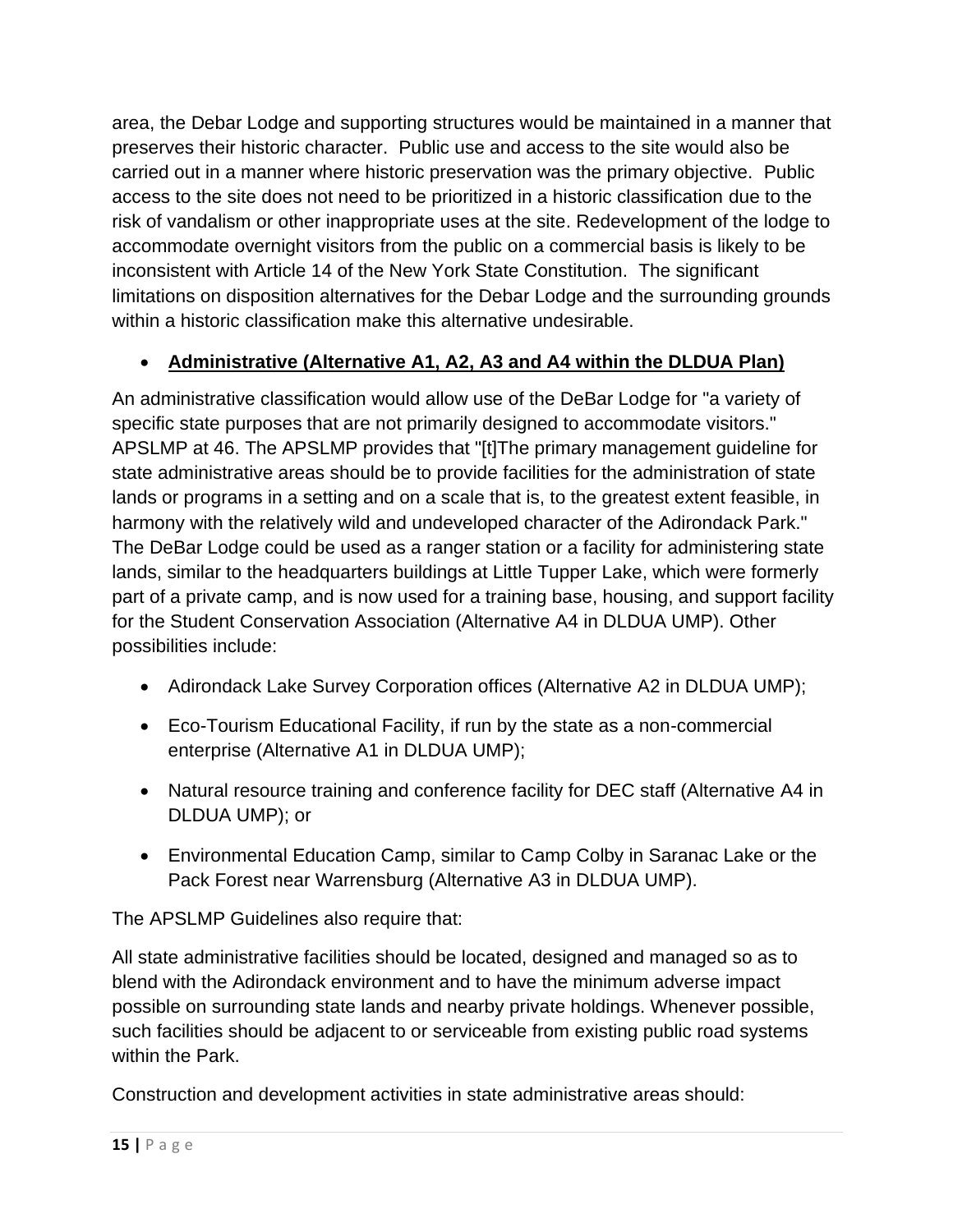- avoid material alterations of wetlands;
- minimize extensive topographical alterations;
- limit vegetative clearing; and,
- preserve the scenic, natural and open space resources of the state administrative area.

APSLMP at 47. The Debar Lodge is a log structure located near the shore of Debar Pond. The building is accessible on a short spur road from County Route 26, an existing

public road. There are several outbuildings which could be used to store equipment and vehicles, if needed. Use of the existing buildings for administrative purposes would not require alterations of wetlands or topography or require extensive tree cutting. The use of log in the exterior of the lodge serves to blend the building with the natural environment. The retention of trees around the lodge and the view of the Pond from the lodge could be found to preserve the scenic, natural and open spaces of the area, as required by the APSLMP.

Lastly, additions to the State Administrative category should come either from new acquisitions or from the reclassification of appropriate Wild Forest or Intensive Use areas. APSLMP at 47. The Debar Lodge and surrounding lands are currently classified as Wild Forest, and reclassification to State Administrative would be consistent with the APSLMP.

In conclusion, the Debar Lodge would be eligible for a State Administrative classification if there was a need for administrative facilities at that location. Following considerable deliberation described in the UMP and summarized here, it has been determined that a new Administrative facility at the site of the Debar Lodge is not the preferred alternative.

#### • **"No Action" (Alternative WF1, WF2, and WF3 within the DLDUA Plan)**

SEQR regulations require an assessment of the "no action" alternative. If no classification action, UMP development, or removal of the lodge buildings is undertaken at this time (Alternative WF1), it has been suggested that the Department, Agency and other interested agencies and parties could continue to explore alternative courses of action that would allow retention of some or all of the buildings for purposes consistent with Article XIV of the NYS Constitution and the Master Plan. A pause in taking any kind of action in order to re-engage with community stakeholders leaves the site in a non-conforming condition with a significant risk for vandalism and abuse. The agencies have spent 17 years exploring alternatives with a broad spectrum of interest groups and stakeholders. More detail on these efforts is provided within the DLDUA UMP in the introduction to the "Alternatives" section. Since significant efforts have already been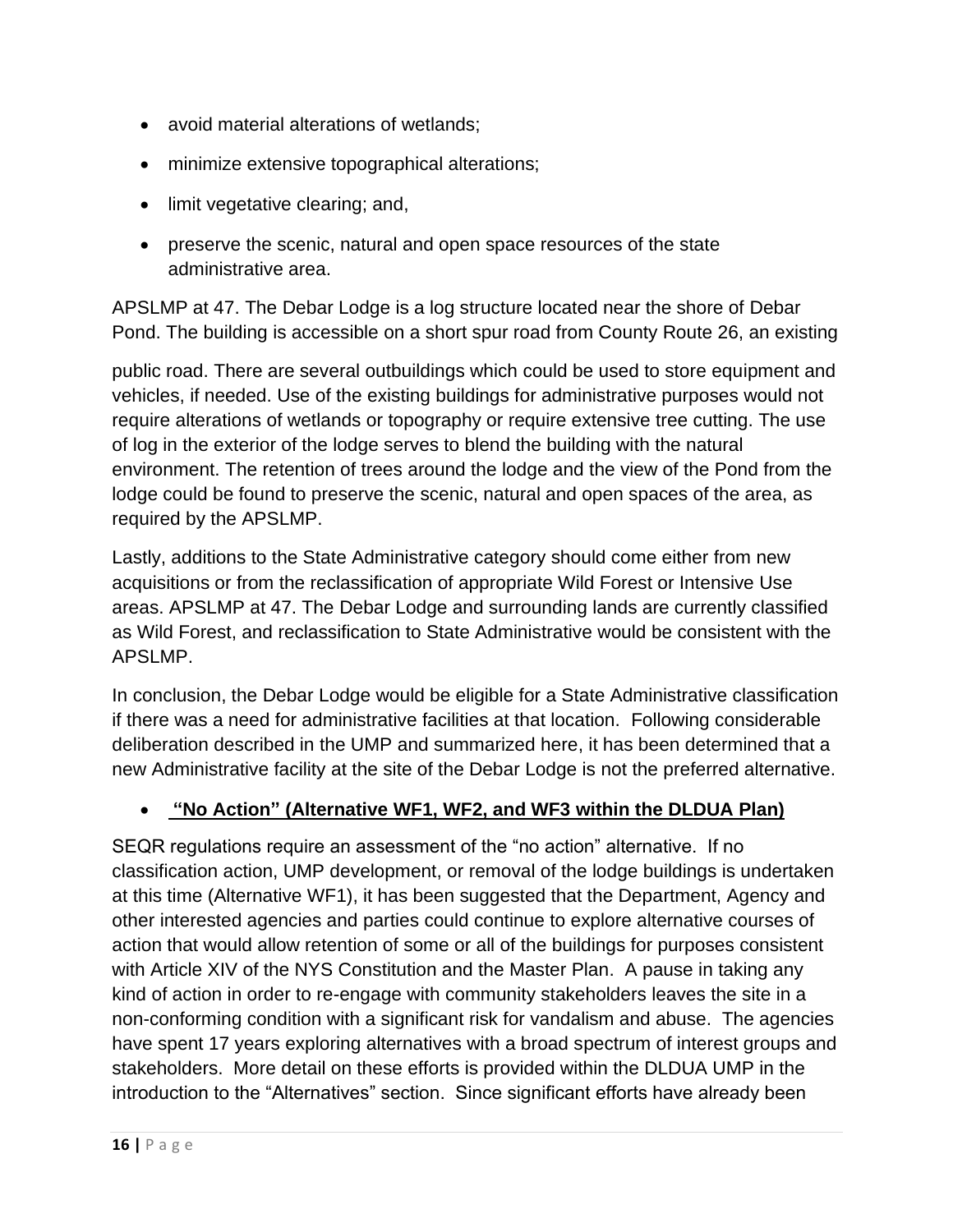expended evaluating every possible alternative for the site, this is not the preferred alternative.

Under the WF2 alternative, no classification action is taken and non-conforming, existing facilities inside the boundary of the Wild Forest area are removed, meaning the lodge and any associated outbuildings are taken down. This alternative would have benefits to the restoration of Wild Forest character and restoration of the site. However, feedback received from multiple interest groups, individuals and community organizations have made it clear that this is not the preferred alternative.

Alternative WF3 from the DLDUA UMP envisions a conversion of the lodge and some of the associated buildings to a Ranger Station. This alternative would still require the development and adoption of a UMP, even though no reclassification of the land would be required. Conversion of the lodge into a Ranger Station would provide benefits for the administration of the surrounding lands, but the size and necessary maintenance on the building is difficult to justify for a Ranger Station. While each of these three "no action" alternatives offers something of value, a Wild Forest classification precludes the kind of accessible group facility envisioned for the site and would severely limit the ability of the Department to maintain the grounds in a manner that will retain the great camp character that has helped define the site as a historic and grand estate. It is for these reasons that none of the "no action" alternatives were selected.

#### • **Alternative Boundaries**

An alternative reclassification area could be considered. The 41-acre proposed reclassification area was designed specifically to accommodate the proposed DLDUA. The proposed reclassification areas is described in detail on Page 5 of this document. There are other boundaries that could be considered for a proposed Intensive Use area. A different configuration may also be appropriate when considering potential alternative classifications.

#### <span id="page-18-0"></span>**VI. Irreversible and Irretrievable Commitment of Resources**

The DGEIS must identify whether any irreversible and irretrievable commitments of environmental resources will be associated with the proposed action should it be implemented.

The 1979 Programmatic EIS regarding amendments to the Master Plan recognizes the development of intensive use facilities as a potentially irreversible commitment of resources, since it is essentially impossible to restore the undeveloped character of the land after construction of such facilities. This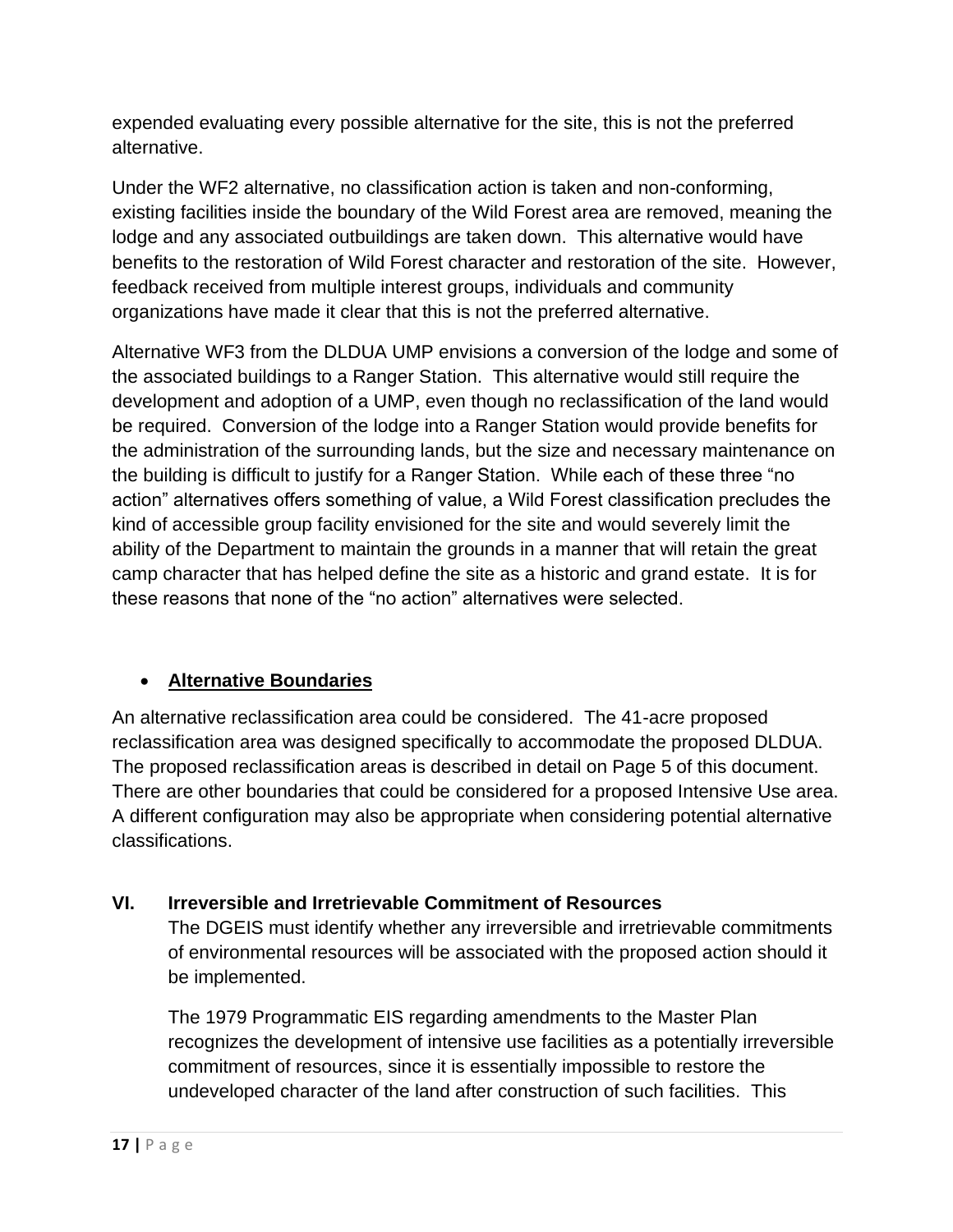proposed action minimizes irreversible commitments or resources by requiring the siting of new structures within the footprint of historical structures and incorporating a management strategy that directs intensive use activity to a setting that is capable of absorbing that use while simultaneously improving and restoring, where necessary, the character of the wild forest setting on the surrounding Wild Forest lands.

#### <span id="page-19-0"></span>**VII. Mitigation Measures**

The DGEIS must evaluate reasonable measures to mitigate any significant, adverse environmental impacts associated with the proposed action. In the case of the Debar Management Complex, adverse impacts to a listed property on the State and National Historic Registers are expected through the removal of the Debar Lodge. The removal of the lodge is also expected to impact the community character of the area, as the lodge has been a fixture in the community for several decades.

DEC and APA are consulting with the Office of Parks, Recreation and Historic Preservation (OPRHP) to review the full inventory of contributing historic structures/features associated with the Debar Lodge and are exploring ways to mitigate the adverse impacts caused by removal of the structure. In consultation with OPRHP, a plan will be developed to satisfactorily mitigate adverse impacts to the Debar Lodge in accordance with Section 14.09 of New York State Parks, Recreation and Historic Preservation Law (State Historic Preservation Act).

Potential mitigation measures which may be developed in consultation with the OPRHP may include documentation of contributing historic features (buildings) prior to their removal, and the development of public educational materials throughout the day-use area interpreting the history of the Debar Lodge site and the land surrounding it. Additionally, to the greatest extent practicable, for the purpose of retaining the historical sense of place, the draft UMP proposes that the main pavilion will outline the footprint of the Debar Lodge and will also incorporate elements of the main lodge, including salvaging the main trusses of the lodge and retention of the main fireplace which will be incorporated into the design. This design demonstrates how much of the proposed development of the DLDUA will occur within the footprint of the existing building. DEC proposes to construct day-use facilities that utilize a similar design aesthetic as the current lodge, thereby minimizing the visual impact (loss of community character) caused by the lodge's removal.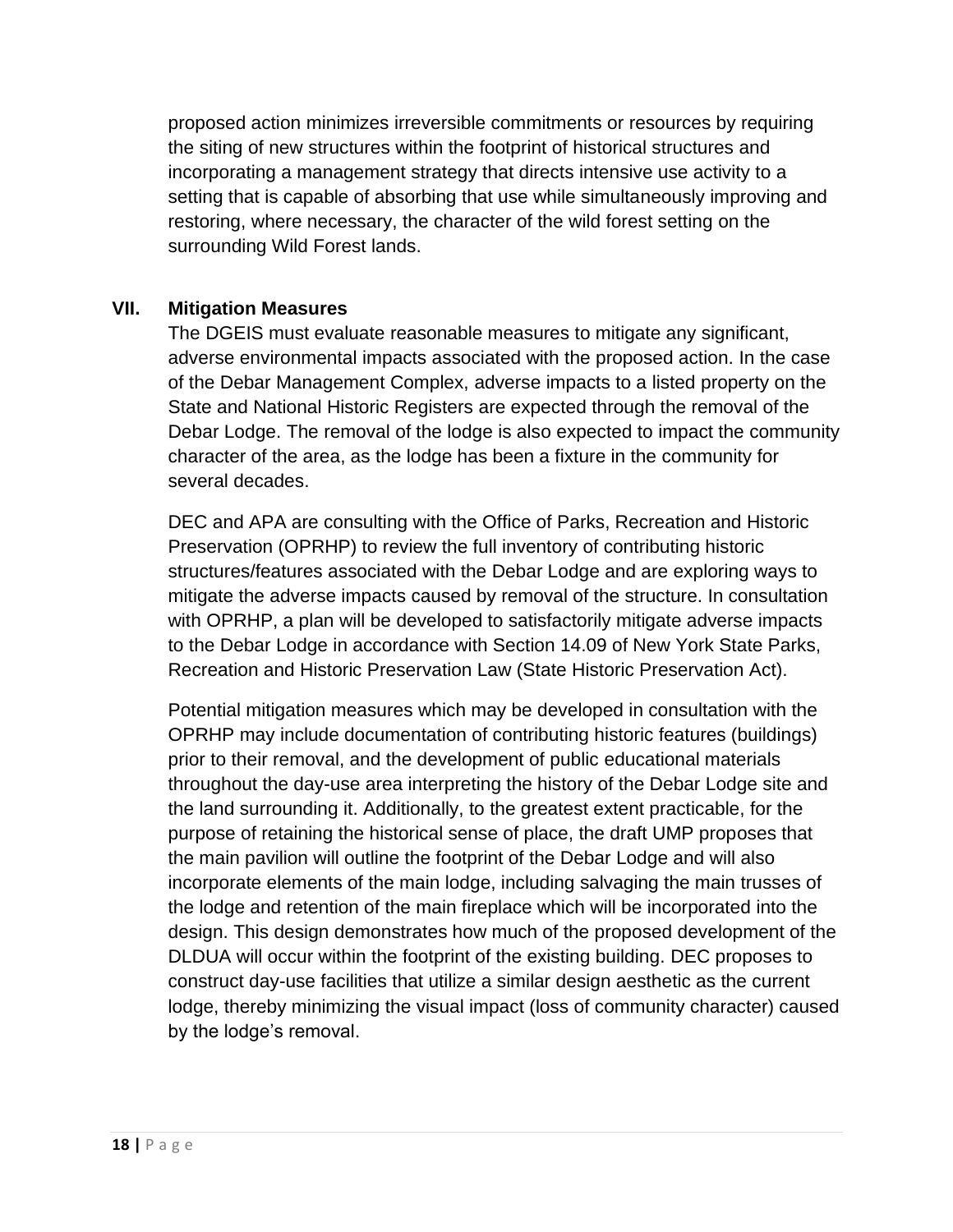#### **ATTACHMENT 1**



#### Proposed Reclassification of Lands in the Vicinity of Debar Lodge